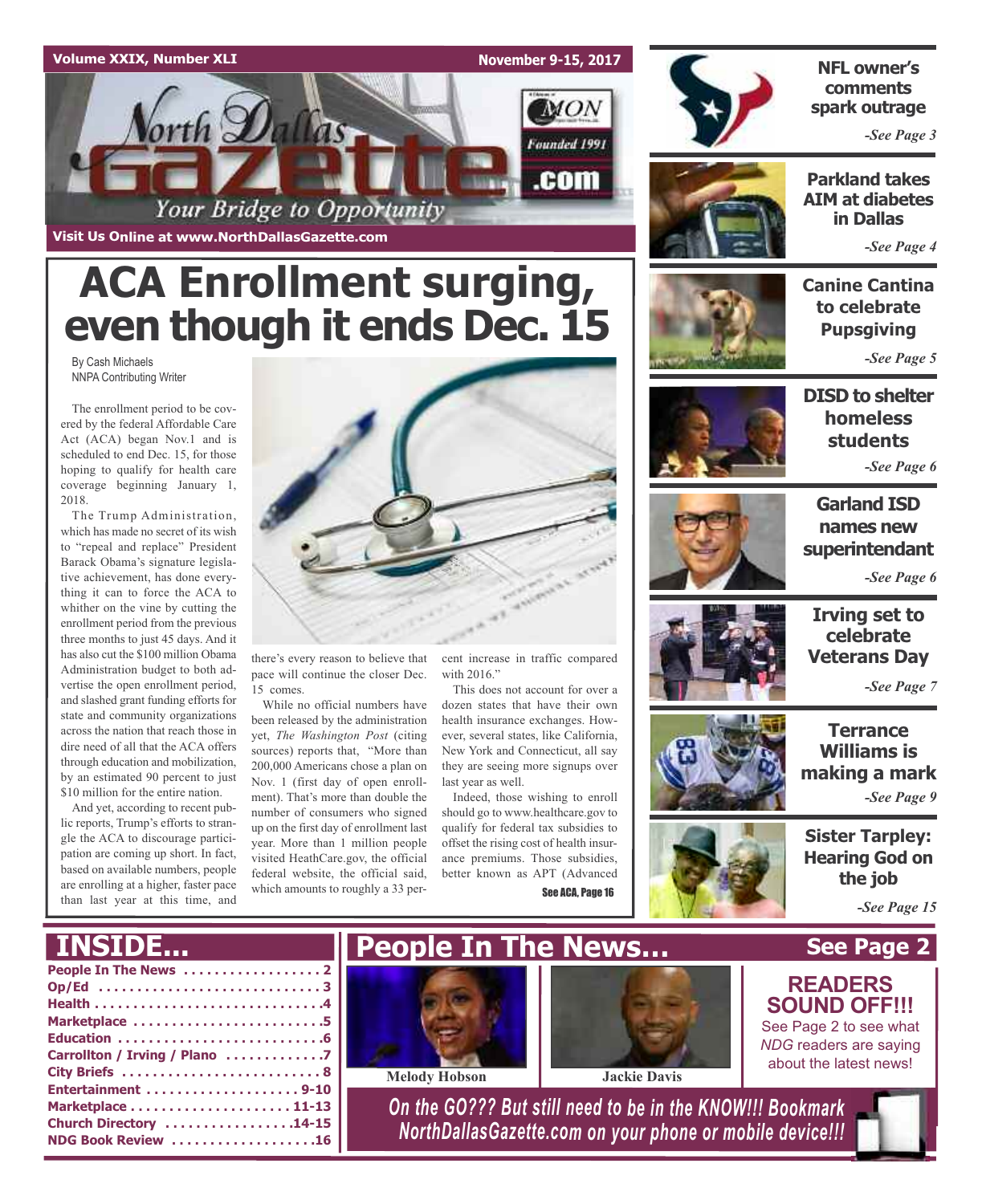# **Melody Hobson**

By Linda Dahlstrom

No matter what we look like or where we come from, our destinies are bound together, said Howard Schultz, Starbucks executive chairman, in a speech Thursday night in New York.

Schultz was presented with a National Equal Justice Award by the NAACP's Legal Defense Fund (LDF), an organization founded in 1940 by Thurgood Marshall as the legal arm of the civil rights movement. Its mission is to achieve racial justice, equality and an inclusive so-



ciety.

"I stand before you with honor," Schultz told the audience at Cipriani 42nd Street in Manhattan. "But I am filled with a heavy heart as we face yet another crucible as a nation. For some time now, I have been worried about the direction of our country. …The power to transformAmerica rests with

us, as leaders and citizens." Effecting transformation, and changing lives for the better, is exactly what Schultz has spent his life and career at Starbucks doing, noted Mellody Hobson, when she introduced him at the awards dinner. Schultz "brings light and power to dark places," said Hobson, president of Ariel Investments and a longtime Starbucks board member. "It's Howard's bravery and willingness to talk about really uncomfortable and hard issues and to fight for truth and justice.' She cited his drive to take

action, rather than be a bystander, whether it's providing access to health care to part-time Starbucks employees or providing tuition free college education. "I have watched him fight for us," she said.

This year's awards dinner's theme was "The Moment is Now" – a point Schultz emphasized in his acceptance speech.

"In 2017, expressions of white supremacy and other vile acts of hatred should not just be met with condemnation and outrage," he said to applause. "This critical moment in our nation requires a renewed commitment to activism in support of the great American ideal, set forth in our Declaration of Independence, that 'all men are created equal.'"

Schultz recounted how he led series of Starbucks partner forums around the country about race. During a forum in St. Louis in the winter of 2015, "a young black man rose from his chair, and all he said was: 'I'm 18, and I don't know if I'll make it to 19,'" he said. "I don't know I'll make it to  $19,$ 

Those words continue to motivate Schultz to work for change, he said. He encouraged others to stand up for equality, in the courts and "in our classrooms, in our workplaces, in communities large and small. It is a national crisis that so many disadvantaged children – black, brown and white – are consigned to failing schools, insecure neighborhoods and unstable homes."

Schultz, who grew up poor in the projects in Brooklyn, challenged companies and business leaders to strive to find creative ways to represent a diverse America that show the country's true val- $\overline{\text{H}}$ 

At Starbucks, a host of programs Schultz spear-

#### See HOBSON, page 11

**Jackie Davis**

Dallas CASA will honor the Junior League of Dallas with the prestigious Judge Barefoot Sanders Champion of ChildrenAward Nov. 16 at The Fairmont Dallas. The award is given annually to recognize community leaders who significantly improve the lives of children in our community, particularly those whose young lives have been marked by abuse, neglect or other adversity.

The event's guest speaker Jackie Davis will share his story with attendees.Jackie's parents' rights were terminated when he was 18



months old.Afailed adoption and 14 different foster homes followed before Jackie was adopted at age 13. Through it all, he had his Dallas CASA volunteer advocate Marlys Rizos by his side.

"Caseworkers changed, homes changes, attorneys changed, but she was my CASA volunteer and she stayed. She was always happy, always glad to see me, always ready with her arms flung wide and her hands flipped just so for a hug that somehow embraced my body and soul. She brought light into my darkest places."

Today, Jackie is back at Dallas CASA, working as a volunteer supervisor, helping many children who face the same life circumstances he faced.

Longtime Dallas CASA supporter and former Junior League President Christie Carter is serving as honorary chair of the event. Co-chairs of the event are Priscilla and Corey Anthony and Laura and John Losinger. The award is named for Judge Barefoot Sanders, a revered federal district court judge, past award recipient and a steadfast supporter of Dallas CASA.

The Junior League is celebrating its 95th anniversary in 2017. The volunteer organization believes that volunteer service is an essential part of responsible citizenship and since the league's founding attention to children and families has been of paramount importance to the organization. With more than 5,000 members, the group annually

gives more than 130,000 uncompensated hours of service to projects and agencies in Dallas.

The Junior League began a relationship with Dallas CASA in 1996. Since then, the JLD's impact on Dallas CASA's ability to serve more children in protective care has grown year over year. In 2016, the Junior League provided 38 volunteers to become advocates for abused children. In addition, annual grants from the JLD directed toward recruiting allowed Dallas CASA to recruit many additional community members to serve as advocates, helping propel the agency toward its goal of serving every

Dallas county child in protective care.

Dallas CASA (Court Appointed Special Advocates) is a nonprofit organization that trains and supervises volunteers to advocate for the best interests of abused and neglected Dallas County children living in protective care. Last year, more than 4,600 Dallasarea children were in the protective care of the state because it wasn't safe for them at home. Sadly, one out of four of these children did not have CASA volunteer advocates to speak for them. CASA volunteers gather information to help judges decide where these children can safely and permanently live.

# **NDG Readers Sound Off...**

## **Win tickets to Texas in Paris**

*(Editor's Note: Readers are invited to share something they are grateful for during this season of Thanksgiving. Below are the responses received so far. Please visit our Facebook page by Sunday, Nov. 12 for a chance to win tickets to see Texas in Paris on stage at the Eisenmann Center in Richardson.)*

I am grateful for good health and loving family and friends.

> *- Ernestine Williams via Facebook*

Grateful for a job I love. *- Shelly Suderman Loving via Facebook*



## **Cowboys of Color National Finals**

My first experience seeing colored cowboys was well into my 30's and I will forever remember MY Albert taking me to see the Cowboys of Color at the

Mesquite Rodeo. I'd love #sandwich my grandkids to experience that now, while they are young, and not when they are older! #Making-MemoriesToday

*- Sharon Jones-Scaife via Facebook*

## **National Sandwich Day**

@northdallasgazette guess who just had a craving for a #sandwich and was so excited when my cashier said, "You know the @mcalistersdeli#club is only \$4." RING ME UP! #pickles on the side and a #sweettea please! OMG @apple why isn't there an #emoji for a

*via Instagram* **DCCCD Teacher's Book was Nominated for**

**National Book Award**

Cool Story! *-@printexshirts*

What an honor, congratulations! *-@camgreer7 via Instagram*

**To share your opinion visit NorthDallasGazette.com**

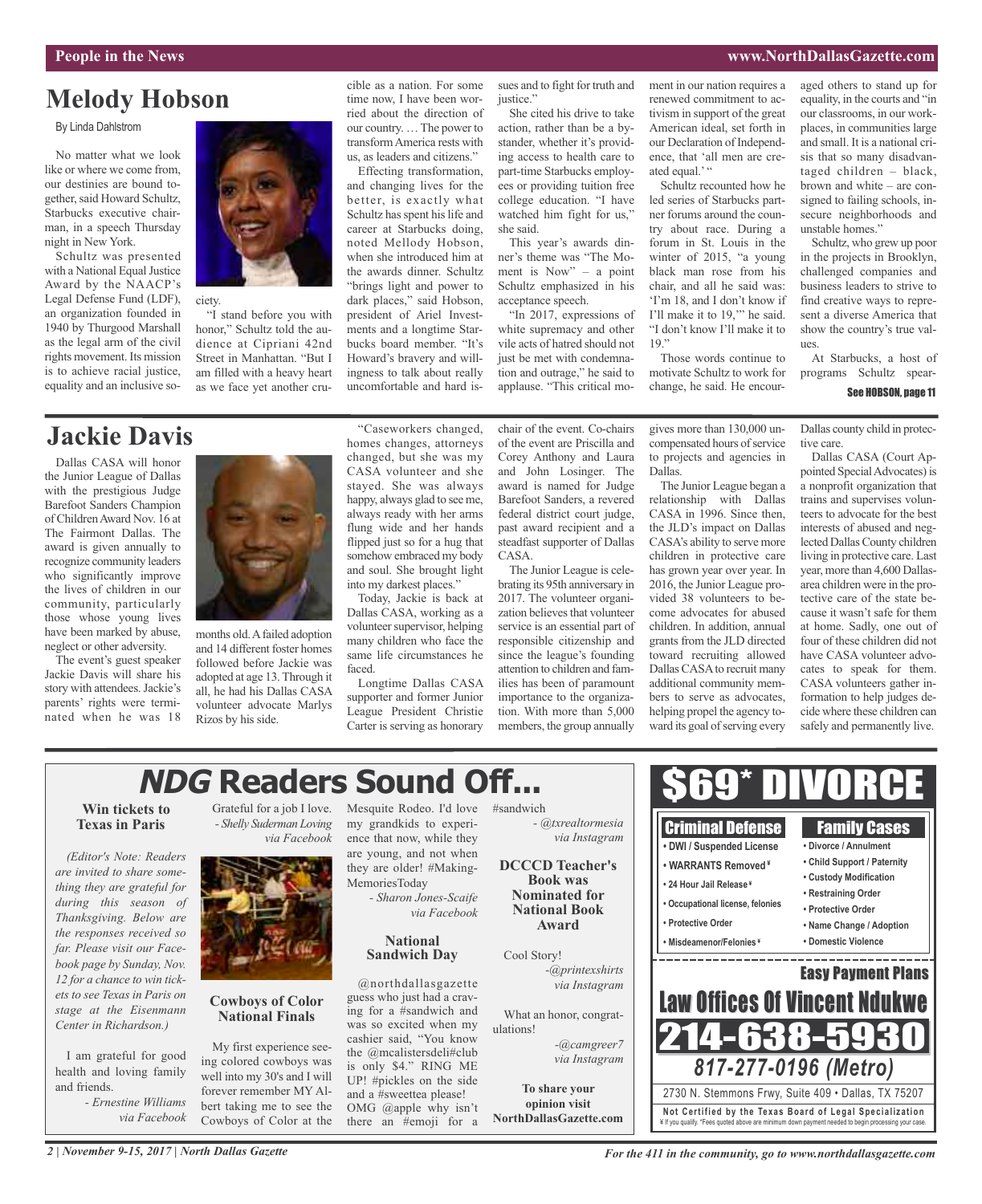### **www.NorthDallasGazette.com Op-Ed**



**Publisher's Office:** publisher@northdallasgazette.com

**Sales Department:** marketing@northdallasgazette.com 972-509-9049

**Editorial Department:** editor@northdallasgazette.com

# **Online:**

www.NorthDallasGazette.com www.twitter.com/NDGEditor www.facebook.com/NorthDallasGazette www.pinterest.com/NDallasGazette www.instagram.com/NorthDallasGazette

# STAFF

**Chairman Emeritus** *Jim Bochum 1933 – 2009*

**Editor** *Ruth Ferguson*

**Religious/ Marketing Editor** *Shirley Demus Tarpley ("Sister Tarpley")*

**Published By** *Minority Opportunity News, Inc.*

**Web Master**

*Todd Jones*

**Special Projects Manager** *Edward Dewayne "Preacher Boy"Gibson, Jr.*

**Community Marketing** *Anna Wilson Nadina Davis*





For the 411 in the community, go to www.northdallasgazette.com November 9-15, 2017 | North Dallas Gazette | 3

# **Texans owner's 'inmates' comment sparks outrage**

By Jeffrey Boney *Houston Forward Times* NNPA Member

Black players in the National Football League have been described as ungrateful, thugs, sons of b\*\*\*hes and inmates by talking heads on sports radio, the commander-in-chief and most recently at least one NFL owner.

Some current and former NFL players, including the exiled Colin Kaepernick, have decided to use their high-profile platforms to protest racism, systematic oppression and police brutality in this country and some people, including the President of the United States, just can't handle it.

Following Houston Texans owner Bob McNair's controversial analogy, describing NFL players as 'inmates,' a number of Houston Texans football players completely rejected, both his written and face-to-face apologies.

McNair, who is now being described by many in the community as 'Warden McNair,' created a major controversy within the league, as well as across the country, after it was revealed in a story released by ESPN the Magazine's Seth Wickersham and Don Van Natta Jr., that McNair had made the shocking 'inmate' reference several weeks ago in a meeting with 10 other NFL owners and 13 current players. It was during that same meeting, where other NFL owners had expressed their view and thoughts about the business concerns surrounding the anthem protests, that McNair boldly said:

"We can't have the inmates running the prison."

It was only after the owners finished sharing their thoughts on the issue that former NFL player and current NFL executive Troy Vincent stood up and adamantly expressed how offended he was by Mc-Nair's character assassination of and reference to NFL players as 'inmates.'

According to Wickersham and Van Natta, Vincent told McNair and the other owners that in all his

years of playing football in the NFL, he had "been called every name in the book, including the n-word, but never felt like an 'inmate.'" It was also reported that McNair later pulled Vincent aside to apologize and tried to explain to him that he didn't mean what he said in a literal sense, but the damage had already been done.

The Texans, who were only a few days away from playing a road game against the Seattle Seahawks at the time the 'inmate' reference was reported, found themselves in crisis mode as an organization, as many Texans players planned to walk out of practice that Friday. Texans head Coach Bill O'Brien and general manager Rick Smith quickly convened a team meeting to talk the players out of leaving practice. The meeting was somewhat effective, as nearly everyone chose to stay, with the exception of a few Texans players, such as franchise wide receiver De-Andre Hopkins and rookie running back D'Onta Freeman, who still refused to practice and chose to leave in protest.

To drive the point home even further, Seahawks cornerback Richard Sherman expressed his views about McNair's comments prior to his matchup with the Texans, saying via Twitter:

"I can appreciate ppl being candid. Don't apologize! You meant what you said. Showing true colors allows ppl to see you for who you are…I wish more ppl would do that. So the world could ostracize those who don't want to see EQUALITY. Otherwise they will continue to hide."

In an attempt to protect his brand, and try and quiet the issue, McNair quickly issued what many have considered a watered-down apology via a written statement from the Texans' PR department on Friday, saying:

"I regret that I used that expression. I never meant to offend anyone and I was not referring to our players. I used a figure of speech that was never intended to be taken literally. I would

never characterize our players or our league that way and I apologize to anyone who was offended by it."

Many NFL players weren't buying McNair's initial apology, so he issued a second, more explanatory apology via written statement through the Texans' PR department, stating:

"As I said yesterday, I was not referring to our players when I made a very regretful comment during the owners meetings last week. I was referring to the relationship between the league office and team owners and how they have been making significant strategic decisions affecting our league without adequate input from ownership over the past few years. I am truly sorry to the players for how this has impacted them and the perception that it has created of me which could not be further from the truth. Our focus going forward, personally and as an organization, will be towards making meaningful progress regarding the social issues that mean so much to our players and our community.'

In late October, Duane Brown, one of the best left tackles (or 'inmates' in the game), was traded from the Texans to the Seahawks, after he reported that Mc-Nair had made several racially-insensitive comments prior to his 'inmates' reference. Brown, who had just ended his six-game holdout, said that after Barack Obama was elected president in 2008, McNair told Texans players that he wasn't excited about it and expressed that since he started protesting during the national anthem since last season, McNair had not had anything to say to him. It is no surprise he was traded away (or transferred to a different prison unit).

Based on the explosive comments made by McNair at the NFL meetings several weeks ago, coupled with his failure to address the key issues surrounding the true nature and purpose of the original protests led by Kaepernick, it is strongly believed by many in the community that McNair may be completely disinterested in actually addressing the issues of racism, systematic oppression and police brutality in this country.

A group of community leaders that included NAACP President Dr. James Douglas; NAACP National Board Member Howard Jefferson; NAACP President and CEO Derrick Johnson and Congresswoman Sheila Jackson Lee (who both called in by telephone); Congressman Al Green; Harris County Commissioner Rodney Ellis; State Rep. Ron Reynolds; and Pastor E.A. Deckard demanded that the Houston Sports Authority rescind a vote to erect a statue at NRG Stadium in honor of McNair.

Listen. It is completely understandable that many people have gotten bruised egos and hurt feelings, because of the racially-insensitive remarks by McNair, but his comments should not be the focus. The original reason that Colin Kaepernick took a knee in the first place, should be the primary focus for everyone. McNair, the Texans' organization and the entire NFL, must deal with the issues that have been brought up by Kaepernick, as well as the issues brought up at the community forum, such as bail reform. And don't stop with the NFL. These conversations should be had with all of the other professional sports team owners across the country and corporate CEOs.

Based on the treatment Kaepernick has received for his stance, as well as the comments made by McNair and other NFL owners, it truly seems as if they really and truly believe they 'own' these players, versus simply employing them, and are doing everything they can to dissuade the players from speaking their minds or having independent thoughts outside of doing what they are told and being good 'inmates.'

*Jeffrey L. Boney serves as associate editor for the Houston Forward Times newspaper, a member of the NNPA.*

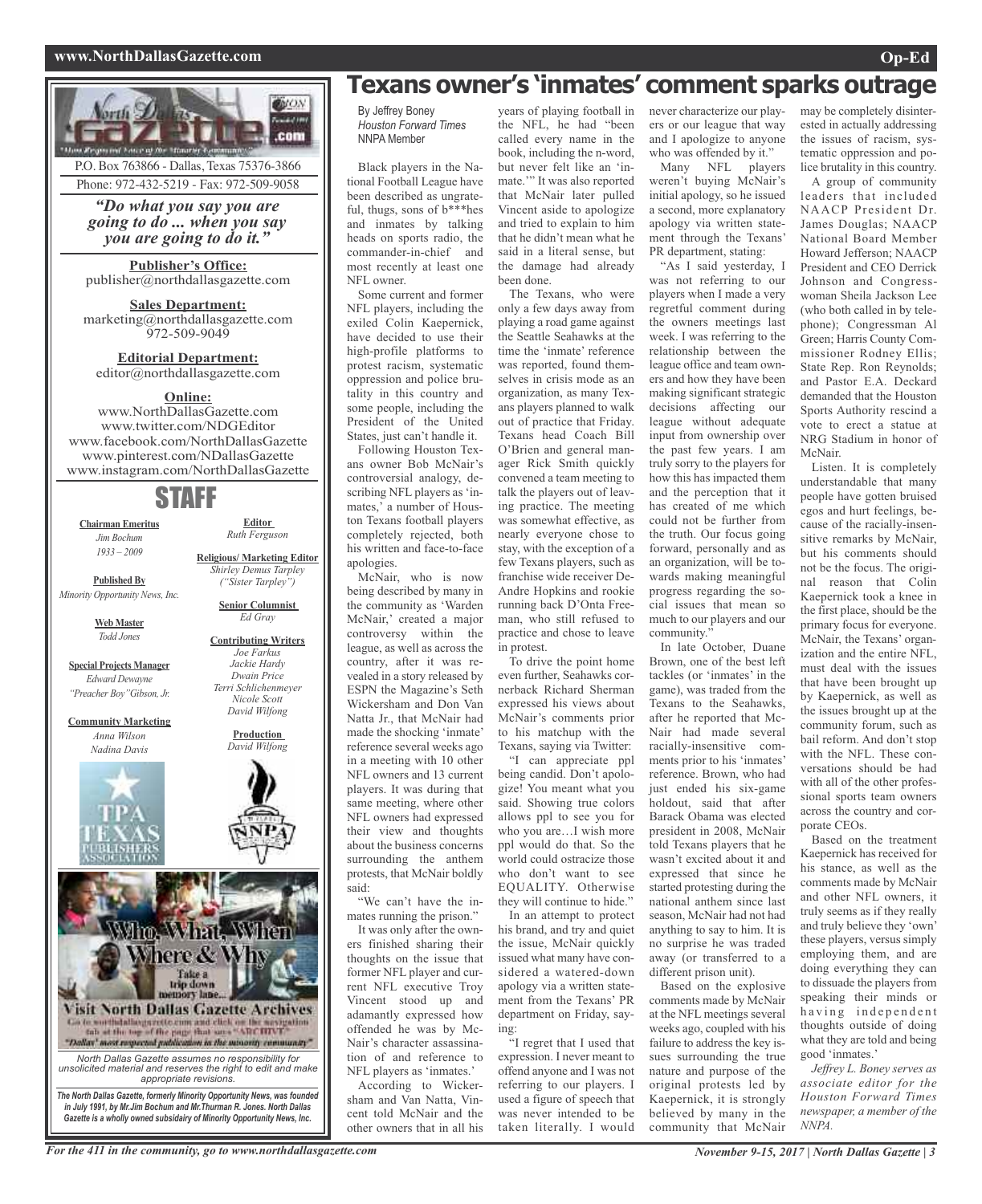# **Special program at Parkland Hospital takes AIM at diabetes**

"Diabetes is a difficult disease to manage, but for those with behavioral health issues, the challenges of dealing with diabetes and other chronic illnesses are magnified," said Kellie Rodriguez, MSN, MBA, CDE, Director of Diabetes Education at Parkland Health & Hospital System.

During November, National Diabetes Awareness Month, healthcare providers like Parkland are emphasizing the need for education and outreach programs to help deal with this serious disease. More than 30 million people in the U.S. have been diagnosed with the disease and another 84 million have prediabetes. In Dallas County, 11 percent of the population has diabetes and more than 30,000 patients with the condition currently receive care at Parkland.

National studies show that patients with behavioral health issues die on average 25 years younger than the rest of the population, with the majority of deaths caused by chronic illnesses like diabetes and cardiovascular disease.

Because of this trend, an



innovative program at Parkland is focusing on behavioral health patients diagnosed with uncontrolled diabetes. The Acute Integrated Mental Health Services (AIMS) program was initially developed through a gift from The Meadows Foundation to meet the needs of patients with complex behavioral health and with diabetes who are at risk of poor outcomes. Patients referred to the program also faced enormous barriers related to poverty including lack of access to affordable healthy foods, transportation and medications.

"Our provider and social worker in theAIMS program provide home and clinic visits to better understand the barriers facing these patients.

Then we connect patients with resources needed to keep them on the path to improved health. In addition, we help patients manage their behavioral and medical health using an integrated treatment approach," said Minnie Mathew, Department Manager, Outpatient Psychiatric Services at Parkland.

Julie Guerrero-Montoya, 44, of Dallas, said she was in denial after she was diagnosed with diabetes.With assistance fromAIMS, her diabetes is now under control, her A1C cut almost in half from 12 percent to 6.3 percent. The AIMS program has also taught her how to eat better, facilitated access to a food pantry and is helping her emotionally.

"I am very grateful be-

cause people like me need this program. AIMS helps me a lot with my diabetes and connects me to other resources," she said. "Otherwise I would not know where to go or where to start."

The AIMS program helps patients with:

• Intervention and risk assessment •Wellness, preventive care *Alan Levine / Flickr*

and education • Medical history evalua-

tion • Diagnosis and treatment

of diabetic and mental health conditions • Tracking labs and med-

ication • Overcoming barriers to

care • Collaboration between

primary care providers, diabetic specialist and psychiatrists

• Referrals to primary care, psychiatry and other specialty care

• Counseling and support • Case management services

First-year results of the program demonstrated a positive impact on patients' overall health and wellbeing," Rodriguez said.

The HemoglobinA1C levels among the patients decreased from an average of 11.7 percent to 8.7 percent.

"For one patient in the program, it meant her diabetes reached a level enabling her to become a candidate for reconstructive surgery following a double mastectomy years earlier. Program outcomes also included decreases in body mass index, cholesterol, triglycerides, emergency room visits and PHQ-9 scores that measure depression," said Elizabeth Simmons, LCSW, AIMS social

worker.

Thanks to these successful outcomes, Parkland made the AIMS program a permanent part of the behavioral health department this year.

"With the support of programslikeAIMS, patients no longer need to rely only on the emergency department for care," Mathew said. "Many of our patients have so many obstacles to improving their health. I'm proud that we can continue to develop and expand the program to reach even more patients in need of this type of integrated care."



# **Why some people's bodies store fat more healthily**

One little understood paradox in the study of obesity is that overweight people who break down fat at a high rate are less healthy than peers who store their fat more effectively.

That's because when fat breaks down, many of the fatty acids released from the adipose tissue (body fat) just go somewhere else. And if that happens too much, fat can accumulate to harmful levels in other tissues and organs, says principal investigator Jeffrey Horowitz, professor of movement science at the University of Michigan School of Kinesiology.

Now, a pair of studies identifies key characteristics in fat tissue that may allow some obese adults to store their body fat more healthily and suggests that aerobic exercise can help.

As reported in the American Journal of Physiology Endocrinology and Metabolism, most obese people develop insulin resistance, which can lead to type 2 diabetes and other chronic diseases. But about onethird of the 30 obese adults in the study didn't.

So, what protected them? Adipose tissue samples revealed that the healthier group broke down fat at slower rates, and they had fewer proteins involved in fat breakdown and more involved in fat-storing. They also had fewer fibrotic cells in the adipose tissue, which allows tissue to be more flexible, and lower activation of certain inflammatory pathways.

"It sounds counterintuitive, but if we can better understand how to store fat more effectively, and why some people are better at this than others, perhaps we can design therapies and preventions that will improve some of these obesity-related metabolic conditions," Horowitz says.

**Regular exercise**

In a second study in the Journal of Applied Physiology, researchers collected fat tissue after a session of aerobic exercise from two groups of overweight people: one group exercised regularly and the other group didn't.

For both groups, just one session of exercise triggered signals that led to the growth of new blood vessels in fat tissue.

There were also indications that regular exercisers had more blood vessels in their fat tissue than non-exercisers.

That's important because the health of most tissues hinges, in large part, on blood flow and nutrients, Horowitz says. When we gain weight, our fat cells expand, but if blood flow to fat tissue doesn't increase in parallel, it could become unhealthy or even necrotic.

See FAT, Page 5

# Introducing a new way to meet, work & play!

The Economic Empowerment Center is the perfect place for your next trade show, conference or private party!



Monthly meetings ·Special events ·Trade shows



Contact us at 214-540-6932 or

leasing@transformanceusa.org

«Business seminars ·Birthday parties 8 Curceaferas

Holday partes. -Non-profit compaign kickoffs Charch services

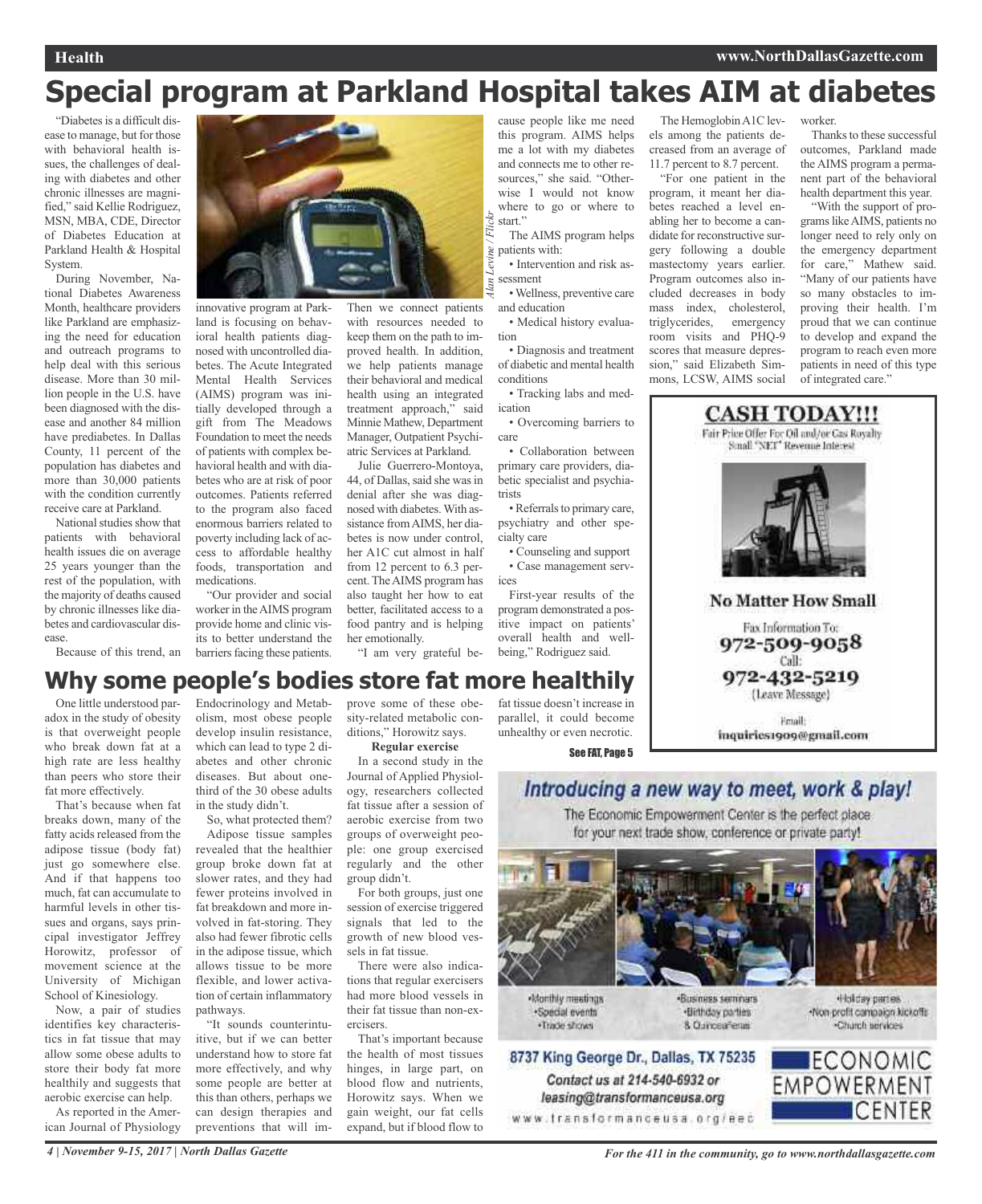# **Mutts Canine Cantina gives back for Pupsgiving**

The holiday season is in full swing and Mutts Canine Cantina is celebrating by giving thanks during Pupsgiving.

Four-legged friends deserve to celebrate the holidays too, so join local dog lovers at Uptown's premier dog park as Mutts hosts Pupsgiving on Saturday, Nov. 11, from 11 a.m. to 3 p.m.

During the event, 100 percent of the proceeds made from Tequila Sheela's Pumpkin and Classic Margaritas will benefit Epic Animal Rescue. The holidays are the perfect time to adopt



a dog. Dedicated to saving the homeless and abandoned animals of Texas, Epic Animal Rescue will also be onsite throughout the event with a variety of furry friends available for

Additionally, Dog Moms of Dallas will be joining in on the fun by hosting a Thanksgiving-themed costume contest. Winners from each category will receive a

### \$50 Mutts gift card – cate-Noonan, co-owner of gories include:

• Funniest Costume

• Best Overall Costume

• Most Creative Costume There will also be a ven-

*-= RoBeE=- / Flickr* dor market onsite for guests to stop by and shop at throughout the event. Local vendors include Canine Massage Gal, Furbabies, Origami Owl, Poochies Dallas and Dog Mom Designs.

"We always look forward to this time of year because it gives us the opportunity to give back and celebrate the holiday season with the community," said Kyle FreeRange Concepts, creator of Mutts Canine Cantina. "Pupsgiving is the perfect way to kick-off the holiday season with an afternoon of fun that supports an awesome cause."

Pupsgiving only comes around once a year, so help your pup get ready (matching with your best friend is encouraged) and gobble on over to Mutts this Saturday for a paw-sitively great time. You can even stage a photo op with the Thanksgiving-themed photo booth. Located at 2889 Cityplace West Blvd., Mutts Canine Cantina specializes in providing a unique urban oasis for dogs and their owners.

**Community**

Complete with a wine and beer garden and spaciously shaded dog park, Mutts is a place where dogs of all sizes can run, exercise and play in the fresh air while their owners relax and socialize. The Uptown locale has quickly become a popular respite and watering hole for dogs and their favorite humans alike.

For more information about Mutts Canine Cantina, please visit MuttsCantina.com.

# **Traffic advisory for Veterans Day Parade this Friday**

Please be advised, the City of Dallas – Office of Special Events has issued a special event permit for Greater Dallas Veterans Day Parade on Friday, Nov. 10. The Veterans Day Ceremony starts at 11 a.m. at Dallas City Hall Plaza, they are expecting 20,000 people.

The parade starts at 11:30 a.m. at Houston Street at Young Street. Travels north on Houston Street, east on Main Street, south on Ervay Street, west on Young Street, south on Akard Street, and ends at City Hall Plaza.

Road closures related to thisspecial event will impact traffic around City Hall Plaza and Downtown Dallas.

The following streets will be closed to traffic from 8 a.m. until 1 p.m. for the parade staging:

• Houston Street – All lanes closed from Wood Street to Young Street

• Reunion Boulevard East – All lanes closed from Houston Street to Hotel Street

• Hotel Street – All lanes closed from Reunion Boulevard East to Cadiz Street

Parade route streets will be closed to traffic from 11 a.m. - 1 p.m.:

• Houston Street – All lanes closed between Elm Street and Wood Street • Main Street – All lanes

closed from Houston Street to Ervay Street

• Ervay Street – All lanes closed between Main Street and Young Street

• Young Street – All lanes closed between Field Street and Saint Paul Street • Marilla Street –All lanes

closed from Saint Paul Street to Young Street

• Akard Street – All lanes closed between Wood Street and Canton Street

• Ervay Street – Service Drive between Young Street/Wood Street and Canton Street

• Akard Street – One northbound lane closed from Marilla Street to Young **Street** 

Intermittent traffic control (ITC) will affect the following streets for parade dispersal from 11 a.m. until 2:30 p.m.:

• Canton Street – between Ervay Street and Akard Street

• Akard Street – between Young Street and Marilla St. • Browder Street – between Canton Street and Cadiz Street

**FAT,** continued from Page <sup>4</sup>

relevant mainly to obese people at risk for metabolic disease, there's a takeaway here for everyone.

"We believe that the regular exercise we do now may create a healthier fatstoring environment for those times when we do overeat and gain weight," Horowitz says.

#### **Safe storage**

The studies also support the notion that clinicians

While the two studies are need to redefine their view of fat, Horowitz says.

"Adipose tissue is scorned because most people see it as causing disease and obesity, but in general adipose tissue doesn't cause people to gain weight and become obese, it's just where we store our extra energy when we do overeat," Horowitz says.

"Our studies aren't suggesting it is healthy to be obese or to overeat–but when we do overeat, it is important to have a safe place to store that extra energy.

"When people gain the same amount of body fat, those with adaptations to their fat tissue that can more healthfully accommodate the extra fat may be protected from developing insulin resistance and obesityrelated diseases. We have identified some of these adaptations."

*Source: University of Michigan*



With convenient service to Love Field and DFW International Airport, DART is your quick and easy getaway to the ones you love this holiday season. DART.org/airports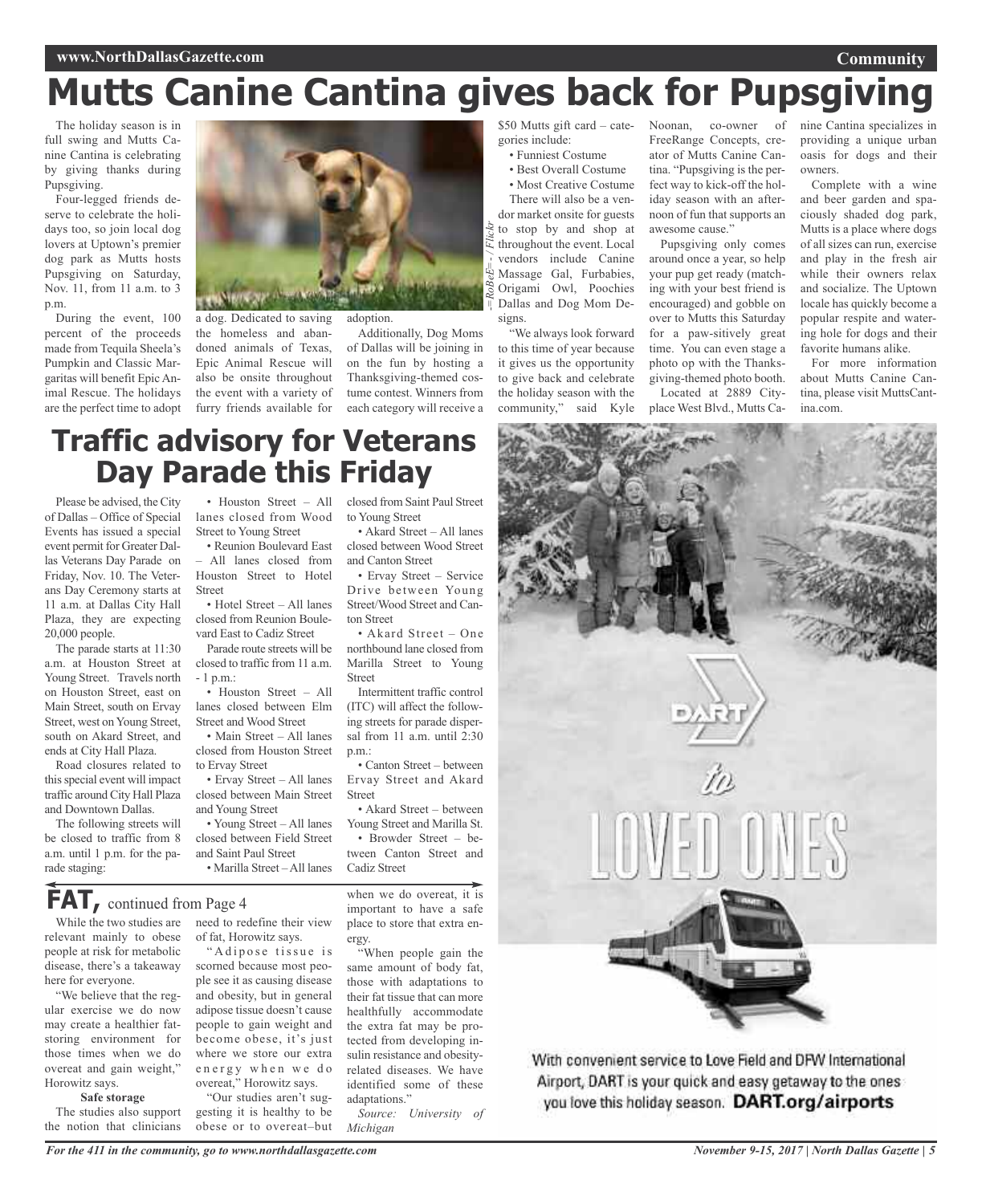# **Dallas ISD votes unanimously to shelter homeless students**

By Joe Farkus *NDG* Contributing Writer

All of the Dallas ISD Trustees voted unanimously to approve a contract that will guarantee the district's involvement in a project to house unsheltered and homeless students in the district in the soon-to-be renovated Fannie C. Harris Elementary School building, which closed more than a decade ago at their Oct. 26 board meeting. The project is the result of non-profit After8toEducate partnering with organizations City Square and Promise House.



*After expressing concerns regarding cost and the wording of the contract, Trustee Joyce Foreman voted for the homeless shelter initiative at the Oct. 26 Board Meeting (Photo Credit: Dallas ISD)*

The renovated building owned by Dallas ISD will house up to 35 students at a time. Those 35 must between the ages of  $14 - 21$ . A care. All volunteers at the

drop-in shelter will also be available at the location for students to receive more immediate assistance and shelters will be required to pass federal and state background checks before serving.

"This is truly, in my opinion, a model example for public-private partnership," said Trustee Dustin Marshall. "This is what leadership looks like."

The contract commits the district to the project for seven years with two 5-year renewal options, totaling a potential 17-year commitment. The district is only expected to pay roughly \$135,000 a year for operational costs, with After8toEducate and its partners raising funding from private donations to cover the rest. Despite concerns over the original wording of the contract presented to the board during their Oct. 12 briefing, Trustee Joyce Foreman – along with the rest of the board – supported the effort.

"This is going to be great for our kids," said Trustee Board President Dan Micciche. "It's something that is really very much needed."

The building is located in District 9, a district represented by Trustee Bernadette Nutall who spearheaded the effort to

address Dallas's homeless student problem. The total cost to renovate the unused building is estimated to be roughly \$2 million – the same cost of maintaining the program each year.

"We, today, put children first," said Trustee Nutall. "We can talk all day and have every poverty report and every homeless report, but until we start putting actions to our words – they're just words."

With the contract now approved, a community forum open to public comment has been scheduled for Monday, Nov. 13.

# **New superintendant chosen to head up Garland ISD**

Following a five-month search process, Garland ISD (GISD) recently announced its new superintendent, Dr. Ricardo López. The district's Board of Trustees named him as lone finalist Oct. 10, and after a state-mandated 21-day waiting period, named him superintendent ofschools Nov. 4. López becomes just the 10th superintendent in GISD's more than 100-year history.

"Dr. López's track record of strong student learning gains and his approachable, student-centered demeanor are key reasons for his selection," said Board of Trustees



*sen to lead Garland ISD as the new superintendant. (Photo: Garland ISD)*

President Larry Glick. "As we continue our abiding commitment to student achievement, we have identified a transformational century education."

López has more than 20 years of experience in education, beginning as a classroom teacher and leading up to his most recent position as Mission Consolidated ISD superintendent. Since his appointment there in 2013, MCISD has been nationally highlighted for its innovative "Read to Lead" balanced literacy program. MCISD has also been a focal point for bilingual dual-language program integration and universal full-day Pre-K.

López is widely recognized for his proven success

leader focused on true 21st-in closing gaps for all learners. He has received numerous awards, including being named one of the El Paso Times' "Top 40 People under 40," as well as Teacher of the Year for both Ysleta ISD and Region XIX. In 2016, he was named the National Latino Superintendent of the Year by the Association of Latino Administrators and Superintendents. He has also been nominated to be a Broad Fellow by Texas Commissioner of Education Mike Morath.

López holds a Bachelor of Arts from the University of Texas at El Paso and a Master of Arts from New Mexico State University. He is a recipient of the University of Texas at Austin Recruitment Fellowship and is a graduate of the Cooperative Superintendency Doctoral Fellow program at the University of Texas at Austin, where he received his Doctorate in Educational Administration with Honors.

The husband and father of four succeeds Dr. Deborah Cron who has served as interim superintendent since January of 2017. With the assistance of the search firm Hazard, Young, Attea and Associates, Inc., GISD

Trustees garnered public input from community members, families and district staff to develop a portrait of desired characteristics and qualities for the new superintendent.

"The board is greatly appreciative of all the community input throughout the search process, as well asthe outstanding dedication and guidance provided by Dr. Cron in her leadership of the district as interim superintendent," Glick stated.

For more information about the search process, visit the Superintendent Search webpage.

# **Helping teenage girls to overcome negative body image issues**

A new charity called the "Believe in Yourself Project" (www.believeinyourself.org) is helping to replace the poor body image that afflicts many girls and women. This image is heightened by what the traditional fashion industry deems as beautiful: Women are expected to appear a certain way and live up to a manufactured and unrealistic notion of what beauty is. At the same time, strained finances can prevent many girls from keeping up with what's trending or cool, making them feel isolated among their friends for not being able to afford clothing that is deemed as "in" socially.



*Students browse through prom dresses as part of the "Believe in Yourself" project. (Courtesy photo)*

In an attempt to promote a positive body image, founder of online fashion site www.ustrendy.com has created the "Believe in Yourself Project" (www.BelieveinYourself.org).

Over the past few years, Sisakhti has grown increasingly concerned with the cyber bullying and body shaming that he has seen online.At the same time, he realized the enormous social

pressure that many young girls feel to try to be hip and socially cool by wearing clothing that is seen as stylish. Many girls are unable to afford these fashions and can often feel ashamed socially.

These observations inspired him to launch the Believe in Yourself Project, a foundation that will provide needy girls with dresses for upcoming dances and at same time promote a positive body image through speakers and mentors. This Fall, Believe in Yourself provided girls around the country with homecoming dresses for their school dances.

"The aim is to help

women feel better about themselves and their physical attributes and to promote healthy self esteem among young girls at an early age, empowering these young women to take on active social roles within their school communities.

Over the past year, Believe in Yourself has given formal dresses to underprivileged high school girls and college students across the country, for them to wear at their school dances. Believe in Yourself reports that many of the girls in the program have had the self confidence to attend their first school dance.

tion that you need to be a size 0 in order to be beautiful," says UsTrendy Founder Sam Sisakhti.

This Fall, they will roll out a national mentoring programs which will be a weekly mentorship meetings in various cities across country along with online seminars available to all girls throughout the country. The mentorship programs and online seminars will be interactive and open table discussions where influential women will mentor and have discussions with the girls about positive body image and anti-cyber bullying.

"We hope to dispel the no-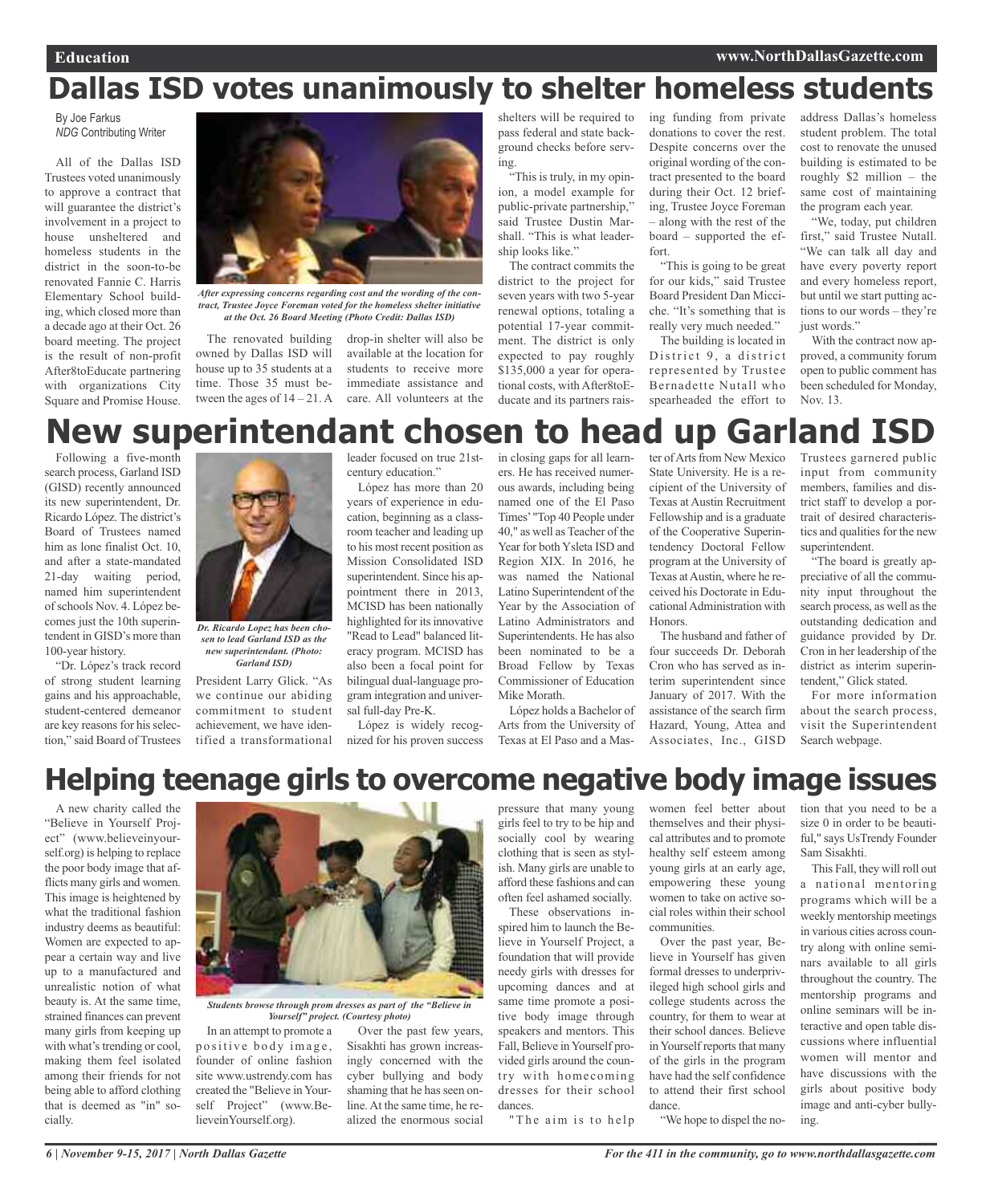# **Carrollton names Derick Miller as new Police Chief**

The City of Carrollton has named Derick Miller as the new Carrollton Chief of Police, effective November 20, 2017. Miller currently serves as Carrollton's Assistant Chief of Police, and will succeed former Chief Rex Redden, who was named Executive Director of Public Safety in September.

A national search was conducted, garnering more than sixty qualified applicants including experienced chiefs and law enforcement professionals vying for the



position. An internal assessment center comprised of four interview boards: the City of Carrollton Executive Team, a panel of Department Directors, the Carrollton Police Officers AsChief panel comprised of the chiefs from Addison, Farmers Branch, and Coppell was held on Monday, October 30 for the top three candidates.

"I am excited to announce that Derick Miller has been selected as the next Chief of Police for the City of Carrollton. He has earned the respect and confidence of his colleagues within CPD and in the broader community. His deep understanding of Carrollton Police operations,

sociation, and a Police his long-standing commitment to the city of Carrollton, his proven leadership, and his vision for the future of the organization makes him an ideal choice to lead Carrollton's finest," said Mayor Kevin Falconer.

Miller began his career with the Carrollton Police Department in September 1993 as a Police Officer, and has worked his way through the ranks and served in almost every aspect of the police department throughout his career. He holds a master's degree

in criminology and criminal justice from the University of Texas - Arlington, is a graduate of the FBI National Academy, the Senior Management Institute of Policing, the Institute of Law Enforcement Administration, and holds a Master Peace Officer's Certification from the Texas Commission on Law Enforcement. Miller is a native of Benbrook, Texas and came to Carrollton in 1992 as a reserve officer before hiring on as a full-time officer in 1993. He lives in Carrollton along with his wife and two children.

"This is an honor and privilege I could only dream about when I was embarking on my law enforcement career as a rookie Carrollton Police Officer nearly 25 years ago. I am truly honored to have been selected to lead such a progressive organization in the city that I am grateful to call home," said Miller.

For more information about the City of Carrollton Police Department, visit cityofcarrollton.com/police.

# **Irving hosts a slate of activities for Veterans Day**

The City of Irving joins forces with various community organizations to pay tribute and appreciation to the men and women of the armed forces.

#### **Veteran's Day Lunch**

The Senter Park Recreation Center at 901 Senter Road is hosting a lunch on

Nov. 8 to say "thank you" to veterans at this month's senior lunch. Lunch is for ages 55 and older and the cost is \$4. All veterans who attend will eat for free. Seating begins at 10:30 a.m.; lunch is served at 11:30 a.m. For more information, call (972) 721-2641.

#### **Veteran's Day Recognition of Soldiers**

The Heritage Senior Center is hosting an exhibit to honorAmerica's veterans by visiting the exhibit of military memorabilia and photos at 10 to 11:15 a.m. Nov. 9 at 200 S. Jefferson St. Admission is free. Local veterans

will be on-site to display their items and share personal stories of their service in the Armed Forces. Open to the public. For more information, call (972) 721-2469. **Veterans Day Ceremony**

The Irving Veterans Memorial Park Committee will host a Veterans Day program

at 11:30 a.m. Nov. 10 in the former Central Library auditorium, 801 W. Irving Blvd., with music, moments of reflection by military personnel and remarks by city officials. Afterward, attendees will move to the nearby Veterans Memorial Park, 644 Rock Island Road, where a

wreath will be placed on the Wall of Commemoration.

The United States Marine Corp's birthday is celebrated every year on Nov. 10. On that day in 1775, the Continental Marines were established. This year marks the

#### See VETS, Page 12

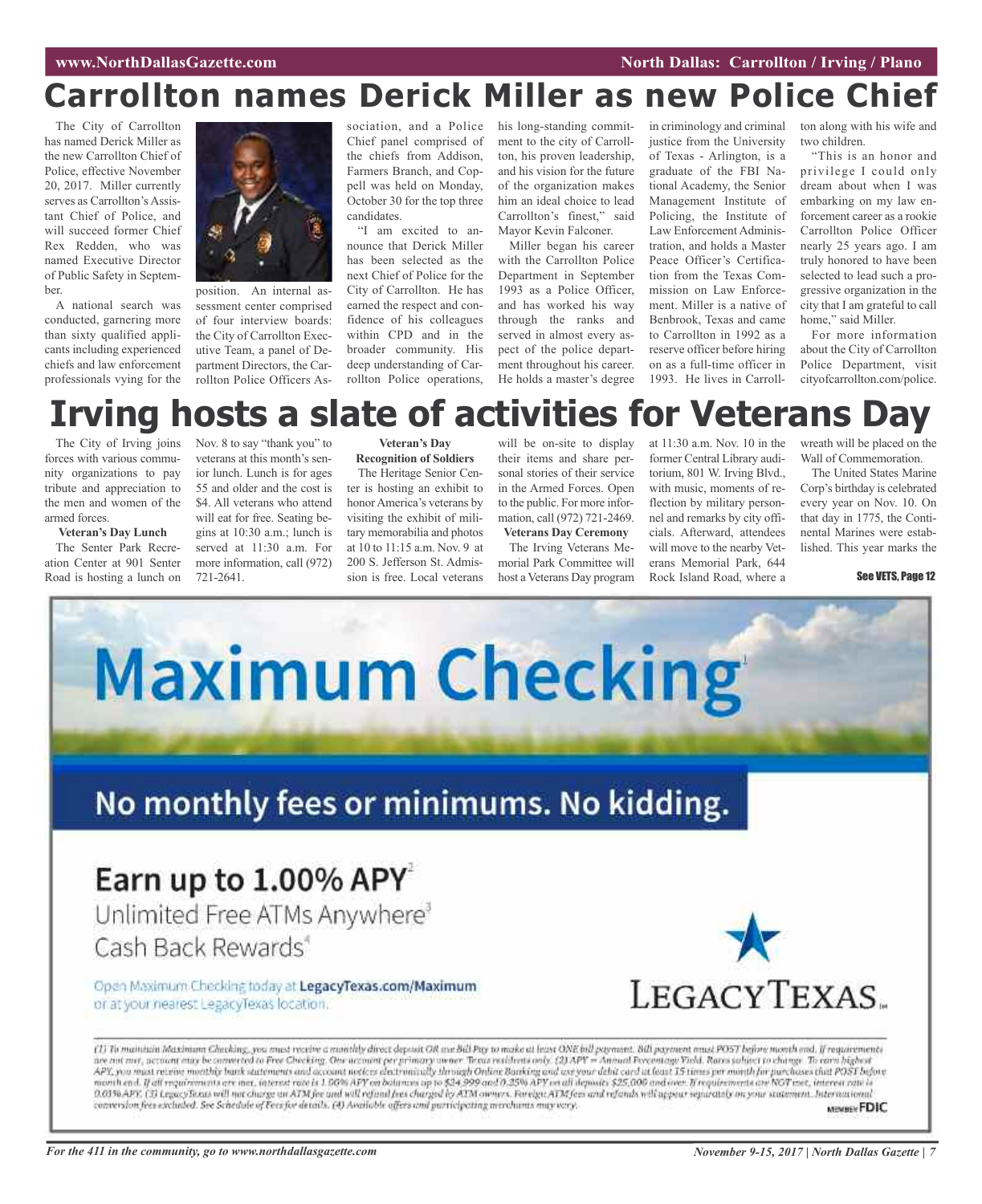# **City Briefs**

### **Carrollton**

Carrollton Parks & Recreation is hosting a **Veterans Day Luncheon** on Friday, Nov. 10 from 11 a.m. to 1 p.m. at the Carrollton Senior Center at 1720 Keller Springs Rd, Carrollton. Veterans and widows of veterans will be provided a free lunch and will have the chance to see Dallas New Horizons Band perform live music at the event. Pre-registration is required and can be done at the Carrollton Senior Center or call 972-466-4850.

#### **Dallas**

The **Grand Opening of Mercado Artesanal** will be

Friday, Nov. 10 from 6:30 p.m. to 11:30 p.m. at 369 W Jefferson Blvd in Oak Cliff. The event will offer participants an opportunity to be the first to experience the rich culture and history of Latin America through Mercado Artesanal's showroom galleries containing one-of-a-kind original art, sculpture, jewelry, textiles and decorative home gifts. The event will also feature live music, food, and refreshments. Admission to the event is free.

Litehouse Wellness is hosting **After the Break-Up: Choosing Co-parenting over Child Support** on

Saturday, Nov. 11 from 2 p.m. to 4 p.m. at the Pan-African Connection Bookstore Art Gallery and Resource Center at 4466 South Marsalis Ave, Dallas. The event is organized to help former couples move beyond bickering and bitterness, without legal intervention, to cultivate a positive co-partnership for the sake of their children. Seating is limited, so potential attendees are encouraged to RSVP for free by emailing sherri@litehousewellness.org.

3535 Studios is hosting **Mental Health and the Role of the Black Church**

on Saturday, Nov. 18 from 3:30 p.m. to 6 p.m. at 3535 Marvin D Love Freeway, Dallas. The event is an opportunity for attendees to hear from social service providers, community advocates, clergy and other citizens who are coming together to discuss issues surrounding social awareness and mental health issues. Admission to the event is free.

## **Garland**

**Team Texas for Families of Fallen Officers** is hosting a Fundraiser at Intrinsic Smokehouse & Brewery on Thursday, Nov. 16 from 5 p.m. to 10 p.m. at 509 W

State St, Garland. Team Texas is encouraging participants to stop by Intrinsic and enjoy their signature BBQ and craft beer. 15% of all food sales will go to benefit Team Texas.

#### **McKinney**

TUPPS Brewery is hosting **Bottles & Brushes** on Friday, Nov. 10 from 6 p.m. to 9 p.m. at TUPPS Brewery at 721 Anderson St, McKinney. Participants are encouraged to come paint a bottle in honor of someone special to be displayed on TUPPS Memory Tree. All painting supplies will be included at the event. A percentage of the proceeds will

benefit the SPCA of Texas and Meals On Wheels Colling County. Each bottle is \$10 to paint. Ages 18 and older are welcome to attend. Anyone in attendance must be 21 or older to drink.

**www.NorthDallasGazette.com**

#### **Plano**

Cutco Kitchen is hosting a Free **Easy Thanksgiving Cooking Class** on Tuesday, Nov. 14 from 6 p.m. to 8 p.m. at Cutco Kitchen at 700 Alma Drive #108, Plano. This kitchen party will provide participants an opportunity to learn the secrets to making a classic and memorable Thanksgiving dinner – from carving

See BRIEFS, Page 15

# **Murphy now accepting applications for the upcoming Christmas parade**

The highly-popular, but admittedly small, Murphy Christmas Parade is scheduled for its third annual run during this year's Christmas in the Park celebration.

"What started out as a fun way to open up the Christmas celebration has turned into a wonderful holiday tradition," says Kayla Mc-Farland, Special Events Coordinator. "The creativity and imagination that go into these little floats make it a memorable part of our Christmas event."

Christmas in the Park is set for Thursday, Dec. 7

starting at 5:20 p.m. and ending at 8:30 p.m. on the grounds of the Murphy City Hall, 206 North Murphy Road.

As usual, the Christmas Parade will be fully contained within the Murphy Municipal Complex, maintaining a safe route for pull wagons, bicycles, walkers, golf carts. ATVs, and other non-street legal motorized vehicles.

The parade opens the seasonal event with a 5:20 p.m. step off from the open bays at the Fire Department. The quarter-mile route then

winds along the sidewalk adjacent to the City pond, then turns along City Hall Court over the bridge toward the large soccer practice fields where it again turns toward the grassy mall directly in front of the City Hall entrance.

Once there, the celebration continues with booths, exhibits and the lighting of the Community Christmas Tree. Scheduled to flip the switch to illuminate the tree is Mayor Scott Bradley. He'll be joined by Santa Claus, bringing the celebration to life.

Applications for parade entries can be completed online at http://www.murphytx..org/617/Christmas-Parade. There is no charge to enter, and deadline for entering is 5 p.m., Friday, Nov. 17.

Prizes will be awarded

for Best in Show in each of the three major categories: Business category; Church/Civic category; and Band/School category.

Entries can arrive by 4:15 p.m., and must be in place no later than 5 p.m. Candy throwing is not allowed, but

accompanying walkers may hand out sweets to parade watchers. Also, no live Santa Claus can be included on the float.

Questions can be sent via email to events@murphytx.org or by phone to 972-468-4163.



# **TWO FOR TEXAS:** GREAT MORTGAGE LOAN OPTIONS

The Texas State Affordable Housing Corporation's Home Sweet Taxas and Homes for Texas Heroes programs: helping low and moderate income homebuyers with a new mortgage loan or refinance anywhere in Texas.

#### Low Interest Rate Loans with Down. Mortgage Crodit Certificates (MCC) Get up to 52,000 every year as a

- Payment Assistance IDPA) Grants DPA is a gift and never needs
- to be repaid.
- Several rate, loan and DPA aptions available
- special tax credit. Can be used with TSAHC's DPA

MEMBER FOIC E

Comut a tax advisor



www.Grigin.bank/BuyAHome-TX

#### Origin Bank NMLS# 455990

Final approval subject to lender requirements and TSAHC Credit and Qualifying Guidelites



*On Nov. 1, Northwestern Mutual partnered with ESSENCE to host a financial workshop for Dallas women to empower them personally, professionally and financially. The event was led by ESSENCE editor Charreah Jackson and featured a panel discussion with other female entrepreneurs and leaders. The workshop also included one-on-one financial planning consultations with insights from Northwestern Mutual financial advisor Anitra Blue-Francis. Attendees were encouraged to take hold of their financial futures by equipping themselves with financial strategies and tools to help them succeed.*

*8 | November 9-15, 2017 | North Dallas Gazette*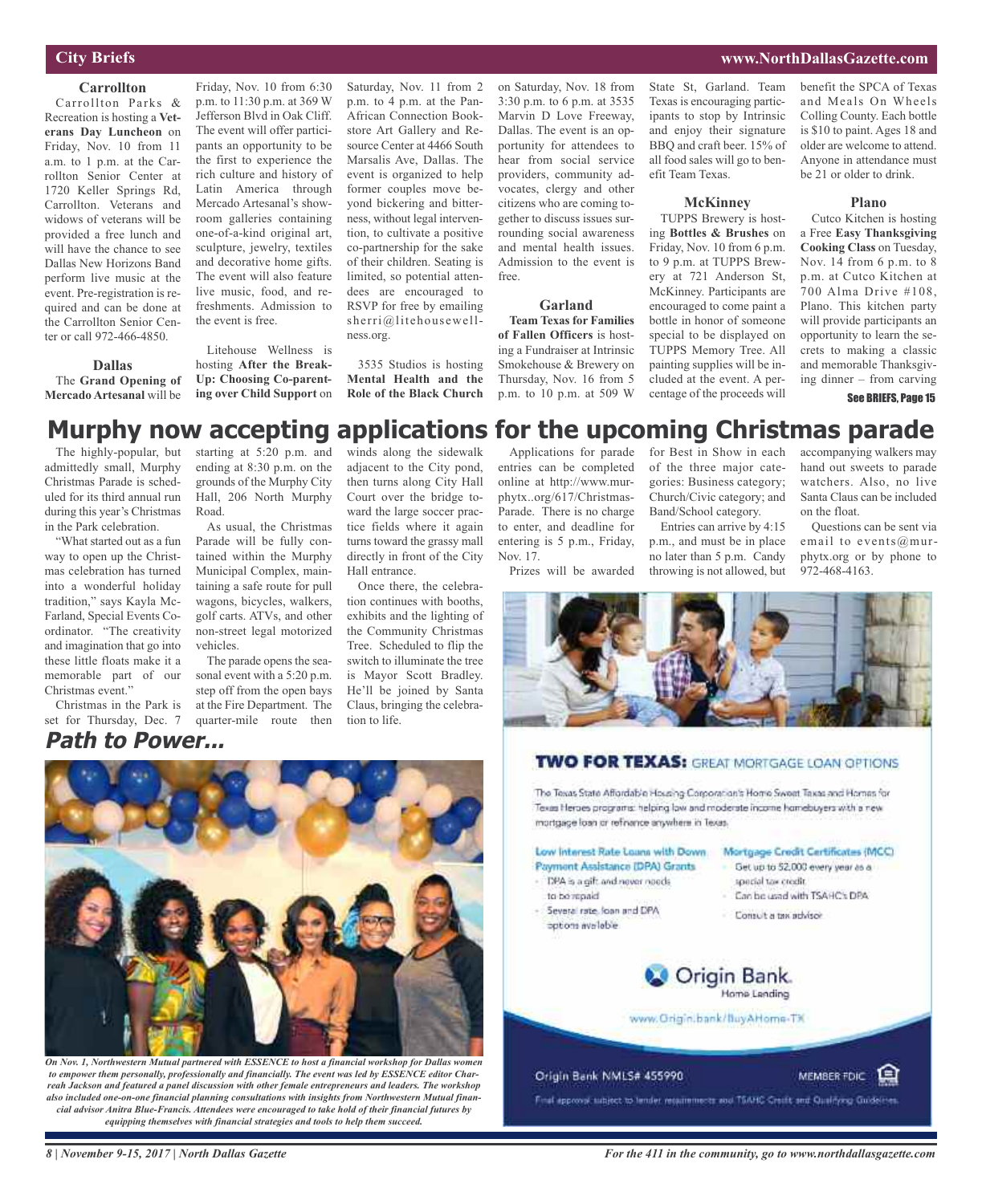# **Cowboys' Terrance Williams is a hometown boy doing well**

By Dwain Price *NDG* Sports Special **Contributor** 

Terrance Williams is the hometown boy who relished the idea of playing for his hometown team.

This past Sunday, that hometown boy made everyone associated with him and the Dallas Cowboys very proud.

While playing one of the best games ever, Williams caught a career-high nine passes for 141 yards as the Cowboys scored the game's final 14 points and rallied for a 28-17 victory over the Kansas City Chiefs at AT&T Stadium.

Williams, who now has 207 career receptions while becoming just the 22nd player in Cowboys history with at least 200 catches, tried to downplay what he was able to accomplish against the Chiefs.

"Basically, I think during the week the coaches were just giving us good messages on just being ready," Williams said. "But for some reason (Sunday), when me and (wide receiver) Dez (Bryant) were just having a conversation….we just told each other that we weren't going to worry about the outcome of the game or what was going on.

"We were going to focus on each other."

That focus definitely paid off for Williams, who has struggled mightily this season after the five-year veteran from Baylor signed a fouryear, \$17 million extension over the offseason.

"You know everybody here is happy for him," said Bryant, who had six receptions for 73 yards against the Chiefs. "That's something that he needs, just to show, you know, these haters that they don't know what goes on.

"That guy can ball, and he always could. I'm glad. I'm so happy that he showed the world (Sunday)."

Williams has been so invincible this season that in

**Enter to Win!**

**Ticket Giveaway**



*Dallas Cowboys' Terrance Williams made his presence felt. (Photo: Keith Allison / Flickr)*

the four games prior to the contest against Kansas City, he had just eight catches for 84 yards. And in the six games before Sunday, he had a total of just 148 yards in receptions.

In other words, from the fans' viewpoint, it was as if the Cowboys were playing with 10 players on offense.

However, Williams certainly made his presence felt against the Chiefs. That includes making a 56-yard catch which the Cowboys turned into a touchdown.

"Terrance did great, he really did," Cowboys coach Jason Garrett said. "I think we threw to him nine times and he caught nine of them.

"And not only did he catch the ball, but he did a really good job after the catch. He went north and south on a few occasions, got first downs for us."

Those first downs were crucial as the Cowboys rallied to win their third straight game and improve to 5-3 on the season.

"When you attack defenses in a lot of different ways — run and pass, handing it to different guys, throwing it to different guys — it challenges them," Garrett said. "You know Terrance stepped (up and) had a lot of opportunities and took advantage of them, and that was a big part of the success (Sunday)."

Another big part of Sun-

day's success was yet another solid gold performance by Dak Prescott. The secondyear quarterback from Mississippi State continues to show why he's one of the best signal-callers in the business as he ran for one touchdown against the Chiefs and also completed 21-of-33 passes for 249 yards and a pair of touchdowns.

"I'm a better player overall than I was last year, (and) a better passer overall," Prescott said. "(I'm) seeing the defense, been able to get through my reads."

Both of Prescott's TD passes went to Cole Beasley, who, like Williams, has endured his own struggles this season. Meanwhile, following back-to-back frustrating losses to the Los Angeles Rams (35-30) and Green Bay Packers (35-31), the Cowboys remain within striking distance of the Philadelphia Eagles (8-1).

"It's huge," Prescott said, referring to Sunday's victory. "Especially after a couple of those close losses that put us at 2-3.

"To stay focused and stay within ourselves and believe in ourselves as a team and flip the script, it put ourselves in this position."

Despite the win, the Cowboys still had to overcome the drama concerning running back Ezekiel Elliott and his quest to have his NFLimposed six-game suspension for violating the league's personal conduct policy thrown out. Elliott missed two days of practice last week and didn't even know until Friday that he was going to be able to play against Kansas City.

"It was a little rushed, I'm not going to lie," said Elliott, who rushed for 93 yards on 27 carries and scored a TD against theChiefs. "Honestly, I had no idea when I came in on Friday that I was going to have the chance to come in (and play).

"I really didn't know I was playing this weekend. So I came in Friday and practiced and spent all day Friday watching a lot of film. Saturday, just kind of, trying to

catch up to this team and catch up for what I lost."

In the meantime, if Elliott is suspended for six games, the Cowboys – they play at Atlanta on Sunday — will need players like Williams to step up and be counted even more.

"If you look back at Terrance's career with us, he's been a guy that whenever he's been given opportunities he typically comes through," Garrett said. "His mindset and his mentality always is, 'I'm ready coach, I'm ready. I'm ready for my opportunity.' "

The only time Williams has accumulated more yards in a game was on Jan. 3, 2016 when he totaled 173 reception yards against Washington, and on Oct. 6, 2013 when he caught 151 reception yards in a game against Denver during his rookie season.

Mostly, Williams has been inconsistent and knows he has been the butt of a lot of jokes by some fans. A 2008 graduate of Dallas W.T. White High School,Williams hopes Sunday's game is the one where the jokes about him will finally stop.

"He had a great day just getting open a bunch of times, and he had a lot of yards after catch that were huge for us, giving us chances to score before the half," Prescott said. "He was making big plays all night."



www.eisemanncenter.com = 972.744.4650



Eisemann Center for Performing Arts = 2351 Performance Dr. = Richardson, TX 75082

*NDG Entertainment Ticket Giveaway!!! Follow North Dallas Gazette on Facebook, Twitter and Instagram to keep up on all the latest!!!*

The Ballas Morning News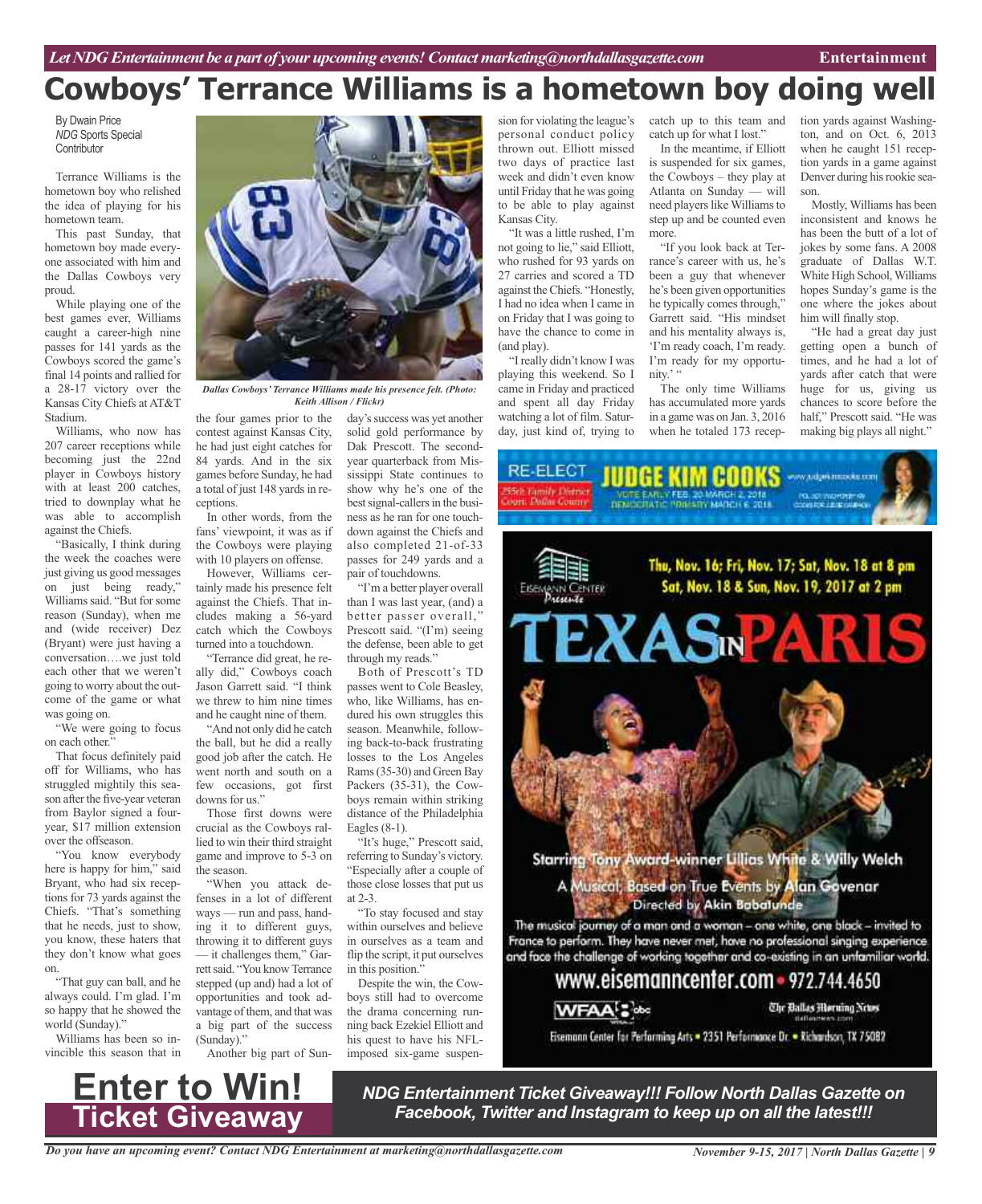# **Win tickets to 'Texas in Paris' at the Eisemann**

Eisemann Center Presents continues the Theatre Series with the production Texas in Paris, a musical by Dallas' own Alan Govenar, based on true events, starring Tony Award-winner Lillias White with Willy Welch for five performances Nov. 16-19 at the Eisemann Center in Richardson. *NDG* readers have an opportunity to win free tickets, visit our Facebook or Instagram profile

for more details!

Akin Babatunde directs this story of a man and a woman — one white, one black – invited to France to perform at the Maison des Cultures du Monde. They have never met, have no professional singing experience, and face the challenge of working together and coexisting in an unfamiliar world. Apprehensive of each other, they struggle

with preconceptions but forge a surprising spiritual bond that transforms their on-stage performance and their lives.

Texas in Paris was originally produced Off-Broadway at the York Theatre Company in 2015. The show received four Audelco Award nominations for Musical Production, Director, Actress, and Musical Director. In addition, Lillias

White received a Lucille LortelAward nomination for her role as Osceola Mays.

Performances of Texas in Paris are Nov. 16-18 at 8 p.m. with matinees on Nov. 18 and Nov. 19 at 2 p.m. in the Bank of America Theatre. Tickets are \$40-\$48 and are available online at www.eisemanncenter.com or by calling the Eisemann Center Ticket Office at 972-



744-4650. *Lillias White and Willy Welch in Texas in Paris (Courtesy Photo)*

# **Larenz Tate and Erica Ash to host 2018 Bounce Trumpet Awards**

The gala black-tie ceremony will be held at the Cobb Energy Performing Arts Centre in Atlanta, Georgia on Sat. Jan. 20, 2018 and will world premiere nationwide on Bounce on Sun. Feb. 11 at 9:00 p.m. ET. Bounce, the fastest-growing African-American network on television, now exclusively owns, produces and telecasts the star-studded event, re-



*Larenz Tzte and Erica Ash (Courtesy photos)*

branded this year as the Bounce Trumpet Awards. Honorees, performers and presenters will be announced in the coming weeks. Visit www.trumpetawards.com for more information.

Tate is a Screen Actors Guild (SAG) Award-winner and currently stars on the hit series "Power" on STARZ. He has also appeared on the popular shows "Rescue Me," "Game of Silence" and "House of Lies." On the big screen, Tate most recently appeared in "Girls Trip," with previous roles in "Ray,"

"Menace II Society," "Love Jones," "Why Do Fools Fall in Love" and more.

Ash is an NAACPAwardwinning Broadway, film and television actress currently starring on the hit series "Survivor's Remorse" on STARZ, as well as playing Brigette Hart (ex-wife of Kevin Hart) on "The Real Husbands of Hollywood." She will star in the new legal drama series "In Contempt"

and will appear in the new theatrical motion picture "Uncle Drew" from Lionsgate's Summit Entertainment.

The Trumpet Awards were conceived to recognize the outstanding accomplishments of African Americans and those who have succeeded against great odds and inspired success in others. Founded in 1992 by American Civil Rights leader Xernona Clayton, The Trumpet Awards were acquired by Bounce in 2016.

The list of prestigious honorees over its 26-year history includes Muhammad Ali, Beyoncé, Jamie Foxx, Halle Berry, Stevie Wonder, The African-American Women of the United States Congress, Steve Harvey, Janelle Monáe and Spike Lee.

An Important Message from Medicare



# MEDICARE PEN **ENROLLMENT** October 15 - December 7

This is your time to see if you can find lower premiums and extra benefits. Look at all your Medicare health plan choices for 2018-including prescription drug plans and Medicare Advantage plans from private insurers. Plans change every year-maybe your healthcare needs have changed, too.

Open to something better? Start today.

Use the Plan Finder and other tools at medicare.gov. or call 1-800-MEDICARE (TTY 1-877-486-2048) for help.

> t Like Medicare? 'Like' us on Facebook. Paid for by the U.S. Department of Fissith and Human Services



*10 | November 9-15, 2017 | North Dallas Gazette*

*Do you have an upcoming event? Contact NDG Entertainment at marketing@northdallasgazette.com*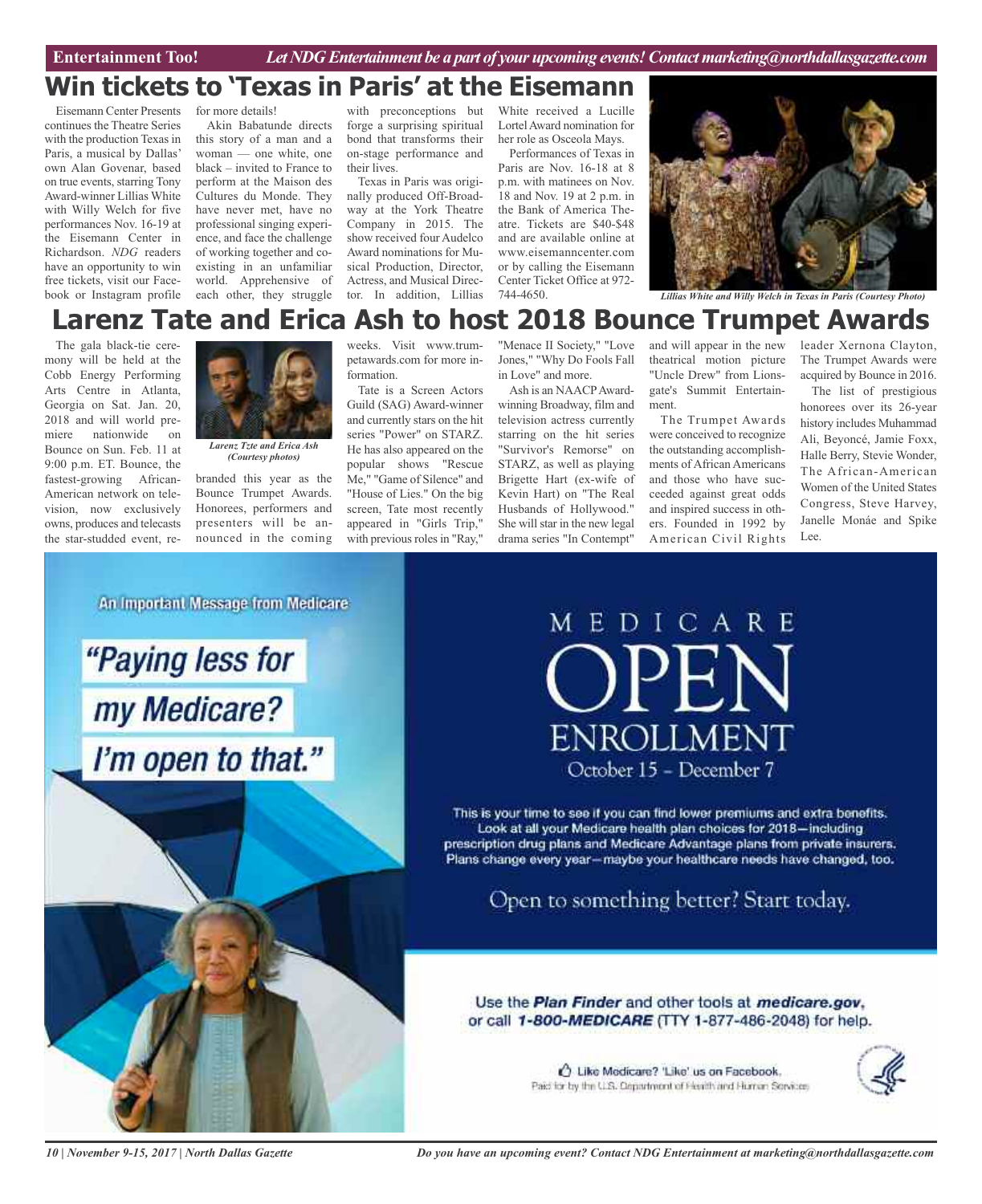## **Marketplace**

# **Cuban brings Shark Tank to Dallas to spur investment in southern sector**

By Joe Farkus *NDG* Contributing Writer

Three major business proposals aimed at revitalizing southern Dallas neighborhoods received financial backing at The Real Estate Council (TREC) Shark Tank event at Gilley's Thursday, Nov. 2. While the night was intended to highlight three projects that will serve as part of Mayor Mike Rawlings' "GrowSouth" initiative, much of the buzz surrounding this glitzy event was centered on Dallas Mavericks owner and reality TV star Mark Cuban, who opened the event with Rawlings.

"Dallas is big enough that we don't all know about all the assets we have in the city," said Cuban. "TREC gives us the ability to be introduced to parts of town that some of us may not



The format used during last Thursday's event was adopted from the hit TV

show Cuban stars in, ABC's Shark Tank, where business start-ups and entrepreneurs pitch their business ideas to a panel of potential investors who examine, interrogate, and negotiate a deal with the askers if interested. TREC,

*Mark Cuban and Mayor Mike Rawlings opened the inaugural TREC Shark Tank event on Thursday, Nov.*

whose community fund helps financially support real estate projects in Dallas and Collin County, brought together five of Dallas'top real estate investors for this little taste of Hollywood.

*IREC SHARI* 

"We've got to make sure

neurship can be enabled in the city of Dallas, whether you're an electrician, a beautician, a programmer – whatever it may be," Cuban continued.

that that base core entrepre-

All three of the entrepreneurial groups that presented received financial backing of some sort. Rodney Burchfield and Burchfield & Partners, Inc., who plans on renovating and expanding Dallas Executive Airport by constructing a 70,000 square-foot maintenance and repair hangar, received a grand total of \$1.35 million from the five investors present.

Representatives from the Dallas Unity Fund, who intend on putting professionally remodeled homes on currently vacant lots in South Dallas and selling them at an affordable price for prospective home buyers

in the area, received \$250,000 from Civitas Capital Investments Director Tillie Borchers to help develop the organization's proposal further.

The final participant appeared to impress the "sharks" the most. South Dallas dentist Dr. Michelle Morgan and Vector Studies, LLC intend to convert an abandoned hospital on Martin Luther King Boulevard into a state-of-the-art health and wellness center deemed "Legacy of Hope". The center would specifically address the health needs of the southern Dallas community as well as providing a dental and medical assisting school to train young people and help them move into the medical industry. Morgan and Bailey were able to receive a modified deal from all of the sharks at a total of \$500,000.

# **Research finds veterans victimized by scams twice as often as nonveterans**

HOUSTON – AARP Texas has announced that it is joining forces with theAARP Fraud Watch Network and the U.S. Postal Inspection Service for Operation Protect Veterans -- a campaign to warn those who have served

in the military about scams and fraud schemes that target veterans. The major educational campaign will reach out to veterans in communities across Texas and nationwide.

With a new AARP survey

showing that veterans are frequently targeted by scam artists and victimized twice as often as the rest of the public, the goal of the Operation Protect Veterans education campaign is to leverage the extensive reach and commu-

nications capabilities of the two national organizations to help veterans avoid losing money to con artists.

"The brave men and women who have defended our country have become targets for thieves," said AARP State Director Bob Jackson. "Scammers are actually taiattacks in ways designed to appeal specifically to veter-

Watch Network's recent sur-

#### promise of America." Agnes Gund, a philanthropist who created the Art for Justice Fund to support criminal justice reform, also

vey 16 percent of U.S. veterans have lost money to fraudsters, as compared to 8 percent of nonveterans. Veterans also report that they are targeted by a large number of

#### See VETS, Page 14

received a National Equal Justice Award. Musician John Legend was presented with the Spirit of Justice Award.



# **HOBSON,** continued from Page <sup>2</sup>

headed are aimed at building community.

The company's Opportunity Youth program, he noted, focuses on helping young people between 16 and 24 who are not in school and not working get their first jobs. Since 2015, Starbucks has hired 40,000 Opportunity Youths with a goal of hiring 100,000 by 2020.

And the company's Community Stores, located in cities including Ferguson, Mo., Jamaica, Queens, Baltimore and, soon, Bedford-Stuyvesant in Brooklyn, N.Y., are focused on local support and are built by women or minority-owned contractors. They each offer a training space where a community non-profit can lead job skills training, designed to help bring people together and lift them up.

The Coffee with Cops ini-

tiative encourages conversations in the stores across the United States to help "bridge" the divide between law enforcement and the communities they are sworn to protect," said Schultz.

And, to help make sure that everyone has a chance to participate in the democratic process, Starbucks has partnered with Democracy Works to encourage more people to vote and participate in elections.

"Being here tonight," he said, looking out at the crowd, "I'm feeling hopeful. I'm feeling inspired. If we can recognize the dignity in one another, regardless of the color of our skin, regardless of our religion, regardless of our gender, regardless of our sexual orientation, regardless of our station in life or our

*For the 411 in the community, go to www.northdallasgazette.com*

politics we will not only do what (LDF) was founded to do.

"We'll not only help expand democracy, eliminate

disparities, and achieve racial justice. We'll help move this country forward – inch-byinch, mile-by-mile … so we can all achieve the true

loring telephone and online ans." According to the Fraud

*November 9-15, 2017 | North Dallas Gazette |11*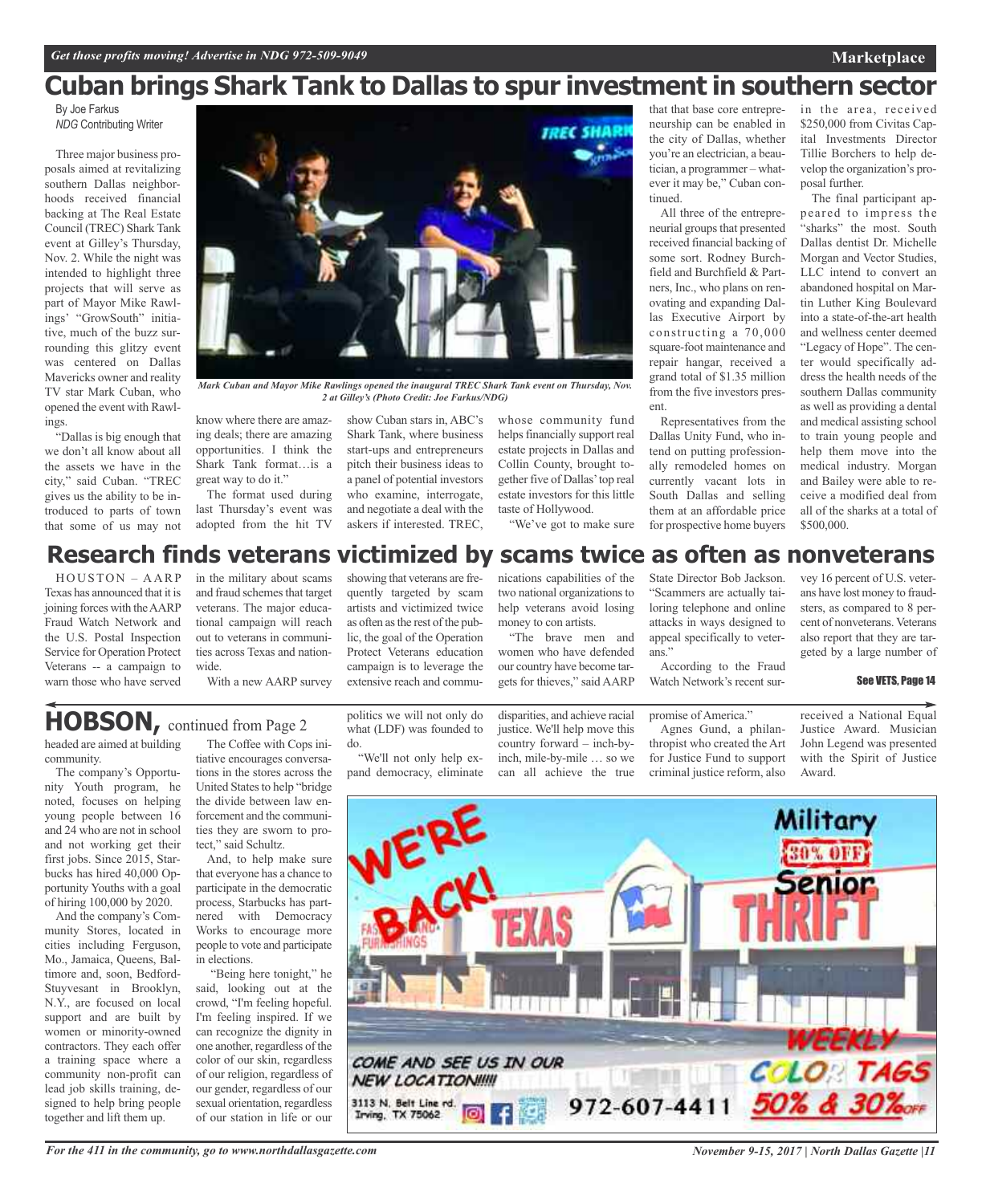# **New program helps Black entrepreneurs with finance qualification and business credit establishment**

SOUTHFIELD, MI — Aaron L. Sanders, founder of the Entrepreneur Development Institute (EDI), has developed a unique FREE online system that provides small business owners an instructional and educational platform for business finance pre-qualification and credit optimization.

Inside the system, business owners can view the ap-

proval criteria of over 4,000 business lenders and more than 3,000 vendors offering credit terms for their products and services. The system allows business owners to see exactly what underwriting items they need to address before they apply.

EDI has worked with the major business and personal credit companies to offer small business owners edu-

cation on what they need to do to optimize their business credit scores and the personal credit scores of the business owners.The system lets business owners see what their business and personal credit scores are now for free and without entering a credit card or creating any credit inquiries.

The process for a small business begins by taking the

ment. Once inside the system, business owners can see the funding programs they pre-qualify for right now and where they may be short on many others. If they elect to submit for a funding program, they are given competitive bids from the lenders for that program from which they can select the lender best suited for their needs. All for

free pre-qualification assess-

free.

The system teaches business owners how to become qualified, fundable, and ultimately bankable. EDI offers a wealth of services to small business owners to help them grow, succeed, and create jobs. Best of all the pre-qualification assessment and the educational system are free by going to www.smallbizinstitute.info



*Aaron Sanders, founder of the Entrepreneur Development Institute (Photo: Black News)*

## the National Consumer Law products. **Blacks often pay higher fees for car purchases than whites**

By Charlene Crowell Deputy Communications Director, Center for Responsible Lending

It's that time of year again when auto dealers try to make room in their showrooms for next year's models. The seasonal clearance sales that come right before the holidays are just as tempting as ever, beckoning consumers to get that proverbial 'new car fever.'

But don't let those shiny new cars blind you from the facts of a major consumer purchase. After mortgages and student loans, auto sales take a big bite out of your pocket and available credit. A new analysis of car sales data reveals that many consumers are being charged triple-digit markups on purchases that include a lot of questionable add-on products that cost consumers a bundle and reap major profits for dealers.

Center (NCLC), examined sales and financing practices widely used by car dealers. Aggressive sales of add-on products were frequently offered at inflated prices. Additionally, these same products and services are usually available for consumers to purchase more cheaply on their own. When these items are added to the financing of the vehicle, consumers end up padding the costs of finance, making the debt more costly than necessary.

After analyzing data on the sale of three million add-on products sold on 1.8 million vehicles from September 2009 through June 2015, these add-on costs were both unreasonably high and varied at the discretion of the dealership as to the price levels that would be charged.

"Our analysis demonstrates the negative consequences of opaque and inconsistent pricing of auto add-on products and the urgent need to bring transparency and consistency to this market," said John W. Van Alst, the report's primary author and director of NCLC's Working Cars for Working Families Project.

Here's how the unfair pricing and add-ons occur:

• After a consumer settles on a price of a vehicle, he or she is then told to see the finance and insurance (F&I) representative to review terms and sign the purchase. What few consumers know, is that many dealers pay its F&I personnel on a commission basis. Hence, the more costs added to the vehicle purchase, the more these employees earn. Other dealers, according to NCLC, pay a higher percentage commission as the F&I profits increase per vehicle sold. Sometimes car sales representatives receive a commission on the cars sold and additionally, a portion of the add-ons, sometimes known as "back-end"

• If consumers accept all the options offered by F&I, the likelihood is that they will eventually pay far more than the vehicle is actually worth. Not only that, the amount of mark-up that boosts the dealership's profits would be far cheaper and affordable if the consumer secured them independently. To make these prod-

ucts and services appear af-

fordable, the length of the auto loan is often extended to 72 or 84 months—or even longer. The longer the auto loan, the more likely that the consumer is getting a bad deal.

NCLC also cites previous research by the Center for Responsible Lending (CRL) that determined car buyers who financed vehicles at the dealership in 2009 paid \$25.8 billion in

interest rate mark-ups. That same study also found that more than half of Black car purchasers (54 percent) were also charged loan kickbacks, compared to only 31 percent of Whites.

In 2014, a CRL consumer survey also found that Black and Latino car buyers purchased more add-on products than other con-

See CAR, Page 16



A new policy analysis by

# **VETS,** continued from Page <sup>7</sup>

242nd birthday, a day of pride and respect, and its celebration is one of the most revered traditions in the Corps. For more information, call Irving Parks and Recreation at (972) 721- 2501.

## **Unite for Troops Veterans Day Celebration**

Enjoy music, food, games, community booths, military vehicles, crafts and more at the Unite

for Troops Veterans Day Celebration from 10 a.m. to 4 p.m. Nov. 11 at Porter's Army and Navy, 600 E. Irving Blvd. In addition, the American Red Cross will be on-site to receive blood donations. Parking is limited, a shuttle service from Heritage Senior Center, 200 S. Jefferson St. will be available.

Care package donations of new items in original packaging will be accepted at the

event. This year's wish list includes: new children's books (books are recorded on DVD by troops overseas then sent to their families), micro USB cords, nonbreakable Christmas ornaments, toiletries, batteries, beef jerky, candy (no chocolate), coffee/filters, ear plugs, eye drops, power bars, handwritten thank-you letters, mixed nuts and playing cards. For more information, visit UniteForTroops.com or call (972) 579-1155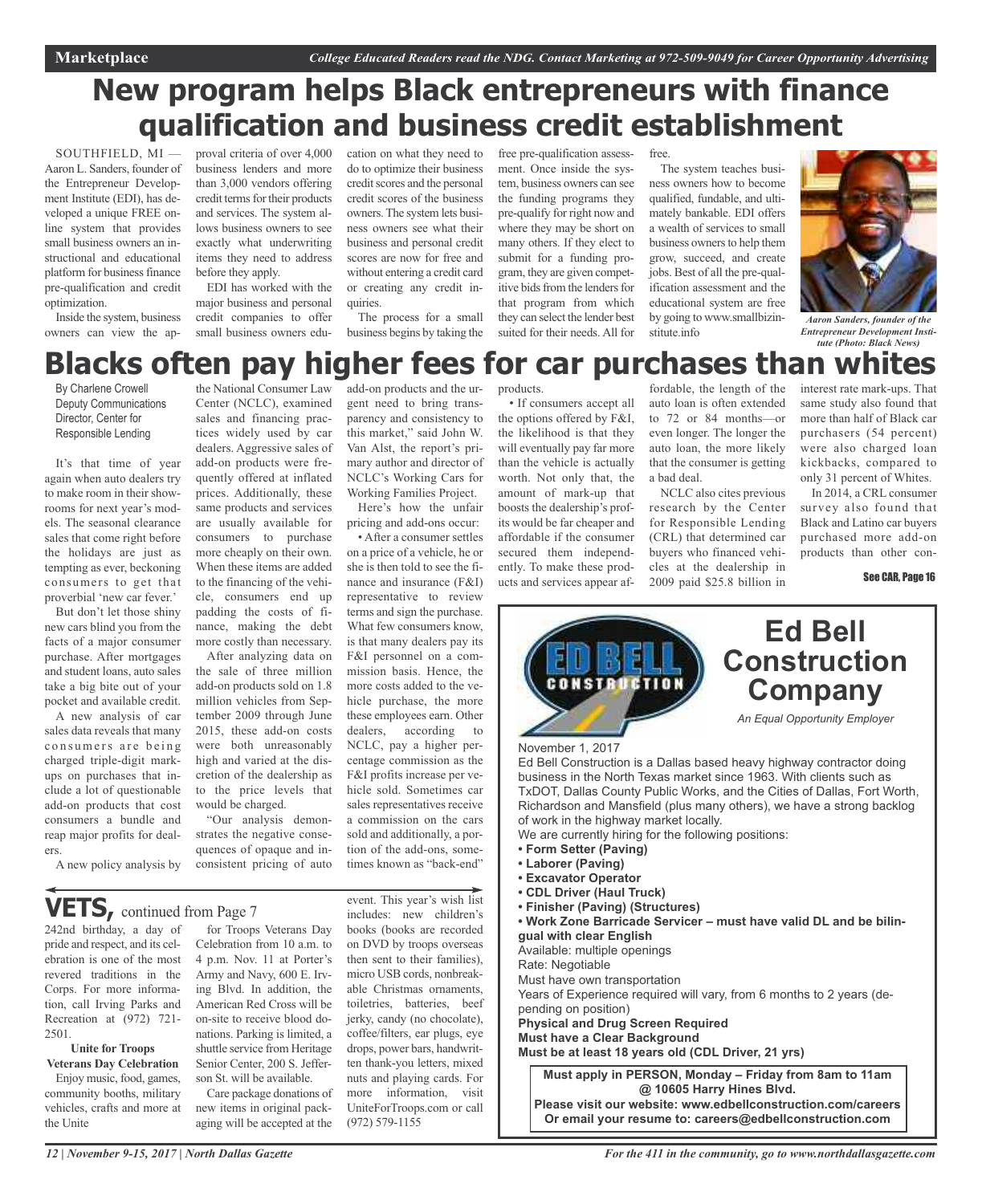# **Upcoming DFW area job fairs**

75240.

positions that we have to offer. We have multiple locations to staff in the Dal-

if you have any questions-972-891-9975. The fair will be held from 9 a.m. to 3

**Dec. 6 Dallas Job Fair** Come meet with hiring managers from local, national, and Fortune 500

meeting with decision makers face to face, so wear a suit and dress for success. Update your resume and bring 15+ copies to be able to offer a resume to every manager you speak with. There might be companies and industries you are not familiar with, but take the time to speak with them. It might be your dream job. The fair will be held from 9 a.m. to 12:30 p.m. at the Sheraton Dallas Hotel by the Galleria at 4801 Lyndon B. Johnson Freeway, Dal-

las, TX 75251.

**Dec. 7 Dallas Career Fair** You'll meet face-to-face with hiring decision-makers from some of the areas top

# **Nov. 14 Fall Job Fair**

Goodwill Job Connection is hosting a fall job fair that will include employers such as Hope Horizon, Texas Home Health, Baylor Scott & White, and FedEx. Onthe-spot interviews will be conducted for positions such as public safety dispatchers, package handlers, CAN, personal care attendants, and more. All participants should dress in business attire, bring their social security card and government issued identification. All interested candidates should RSVP by phone at 214-227-5549. This fair will take place from 2 p.m. to 6 p.m. at 1661 Northwest Highway, Garland, TX 75041.

#### **Nov. 15 Workforce Career Fair**

Tired of constantly searching all over the web for a job? Come down to Volt Workforce Solutions and speak to one of our recruiters about great opportunities available to you. Volt is a staffing agency that hires in a wide spectrum of different fields like assembly/manufacturing-clean room, administrative/clerical, optical lab techs, warehouse-forklift material handlers, maintenance techs, accounting, etc. We hire for top companies such as



Are you looking for a

**Paid Internship opportunity for writers, college students in the Dallas Area**

The *North Dallas Gazette* has an internship position available. The goal is to provide students and aspiring writers an opportunity to gain published clips, experience and professional feedback.

The position is for up to 20 hours a week at \$8.00 per hour. Applicants must have reliable transportation.

**Send resume and writing samples to: businessoffice@northdallasgazette.com**



Texas Instrument, Solar Turbines and many more! Dress to impress and make sure you have that resume ready. This fair will take place from 10 a.m. to 1 p.m. at 8505 Freeport Pkwy suit 200, Irving, TX 75063.

## **Nov. 16 The Colony Career Fair**

This event is designed to get you in front of hiring managers looking to fill sales positions in varying capacities. This is not a cattle call career fair with hundreds of other candidates and lines out the door. We will have multiple companies in attendance ranging from fortune 500 businesses to local organizations. Please plan on arriving a few minutes early with 15 printed copies of your resume, come dressed for a professional interview, and feel free to bring a friend. This fair will take place at 6 p.m. at the Fairfield Inn & Cascades Events Center at 5909 Stone Creek Dr., The Colony, TX 75056.

job? Are you tired of sending resumes left and right and never getting an answer? If you are, dress in your

best professional clothes, bring resumes and visit our Plano Career Fairs. You will have the opportunity to meet top employers and to interview for several positions during the course of the day, meeting the people who make the hiring decisions. You will save a lot of time since there will be no need to craft a customized personal statement for each company you visit:

You'll be able to tell them why you wish to work for them, and you'll have the chance to sell yourself. Our employers send their managers to carry out onsite interviews.

Don't wait for someone to call you for an interview. Sign up for our next career fair and give off a first impression that makes a lasting career. The fair will be held from 11:00 a.m. to 2:00 p.m. at the Comfort Inn & Suites at 700 Central Parkway East, Plano, TX 75074.

#### **Nov. 20 Career Job Fair for Customer Service Representatives**

We are having a Open House Job Fair! Please join us to learn more about the

> **TISEO PAVING COMPANY** 419 E. Hwy. 80, Mesquite, TX 75150 Tel: (972) 289-0723 Fax (972) 216-5637 www.tiseopaving.com Performing Concrete Street Paving in the Metroplex Area We Accept Subcontracting Bids For All Public Works Projects in the Dallas Area.

We Are Accepting Applications for Concrete Mixer Drivers and Heavy Equip-

ment Mechanics

**Equal Opportunity Employer** 

las- Ft. Worth Metroplex area. Register to RSVP a spot. Please feel free to call p.m. at 13154 Coit Rd, Suite 209, Dallas, TX companies for free at our Dallas Job Fair. You will be employers. Dress professionally and bring plenty of resumes, because they're here to hire. Walk in and start interviewing, it's that simple. Save time, money and effort interviewing with multiple companies in one day at one location. Many of these companies have several openings and are eager to meet with you. You're no longer just a piece of paper. Attend the career fair and get in front of decision makers. The fair will be from 11 a.m. to 2 p.m. at the Doubletree Hotel at 2015 Market Center Blvd, Dallas, TX 75207.

# **Dec. 13 Job Fair of Dallas**

Plan to attend and meet face-to-face with several of the Dallas area's finest employers. All of the companies at our job fairs have open positions they are seeking to fill. Remember, the best way to be considered for a position is to meet the hiring managers in person. Plan to attend this event! Positions in the following areas are typically available: Sales, Customer Service, Call Center, Management, General Business, Marketing, etc. The fair will be from 10 a.m. to 1 p.m. at the Embassy Suites by Hilton at Dallas DFW Airport South at 4650 West Airport Freeway, Irving, TX 75062.

#### **Dec. 13 Dallas Career Fair**

Ready for a new career? National Career Fairs is under new ownership and we are driving employers and future employees together faster then ever before. Now Is The Time, Start or Advance Your Career Today! WE ARE HELPING AMERICA GET BACK TO WORK! The fair will be held from 11 a.m. to 2 p.m. at the DoubleTree by Hilton Dallas – Love Field at 3300 W Mockingbird Ln, Dallas, TX 75325.



# *www.cityofirving.org*

*The City of Irving does not discriminate on the basis of race, sex, religion, age or disability in employment or the provision of services.*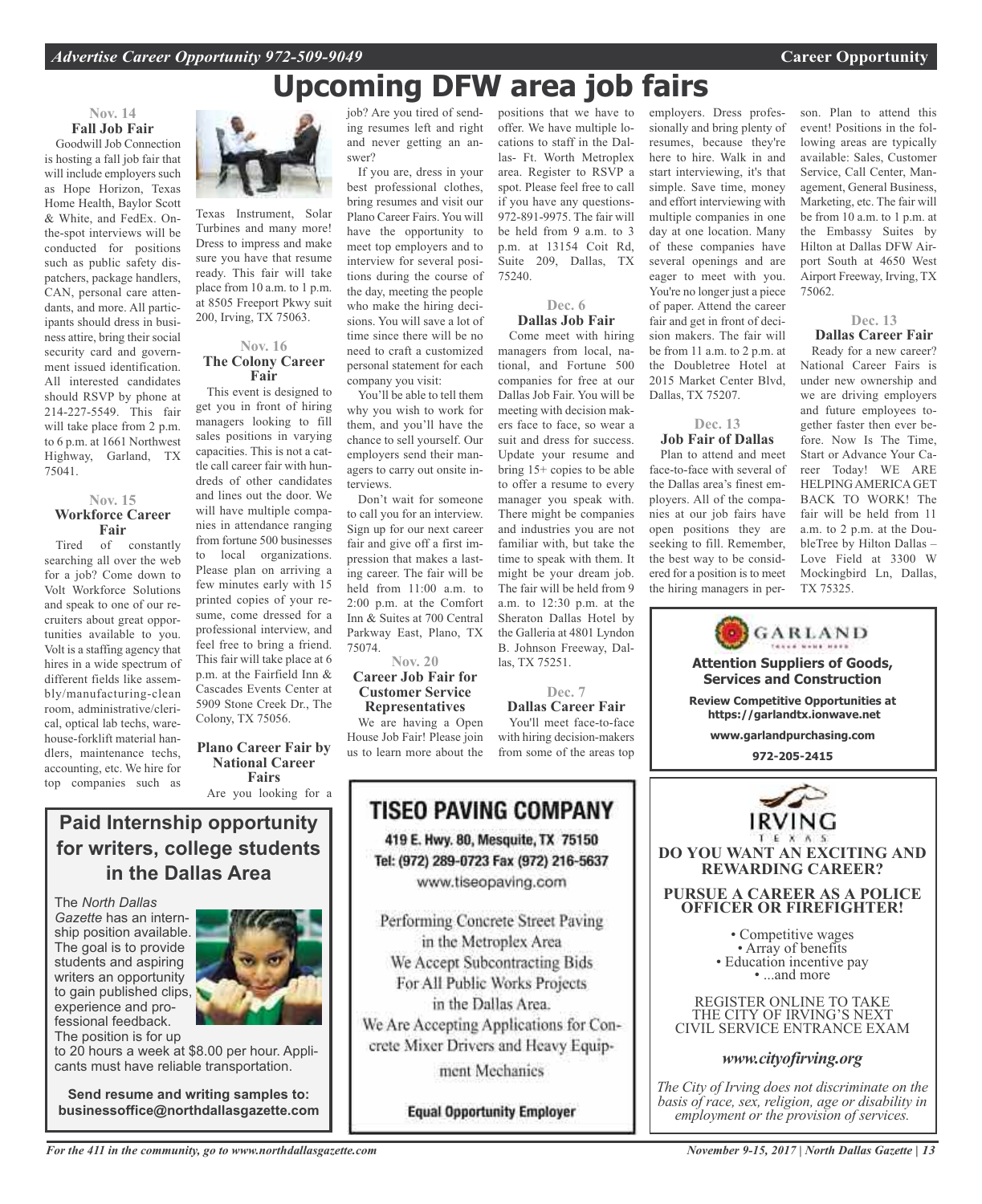#### **BETHEL BIBLE FELLOWSHIP, CARROLLTON (A PLACE TO BELONG)**

*NOTICE: Pastor Woodson serves the community by providing "Professional Therapy and Counseling Services" on a "Sliding Fee" scale. To schedule an appointment call the Pastoral Counseling Center at 972-526-4525 or email the church at www.bethelbiblefelloswhip.org*

Discover Hope and Help for daily living; and, you don't have to be a member to come. The Connect-2-Reflect (C2R) meetings are held in comfortable and relaxed homes, one in Carrollton and one in Plano, refreshments are served. Call the church for details.

### **November 12, 9:45 a.m.** You're invited to our "Prayer and Meditation" at 9:45 am. You will be blessed and inspired. You don't want to miss this as we celebrate service to God, our community and all mankind.

**November 15, 7 p.m.**

Join us in Wednesday's Prayer and Bible Study Class with Pastor Brenda Patterson, Senior Pastor

Woodson, Pastor Larry Gardner, Pastor Bernadette and others conducting a new study on the book of Ephesians with supporting chapters and verses. Spiritual maturity is God's desire for you; it's Time to Grow in the Word of God.

Dr. Terrance Woodson, Senior Pastor 1944 E. Hebron Parkway Carrollton, TX 75007 972-492-4300 www.bethelbiblefelloswhip.org

## **FELLOWSHIP CHRISTIAN CENTER CHURCH IN ALLEN "THE SHIP"**

 $\mathcal{L}_\text{max}$  , which is a set of the set of the set of the set of the set of the set of the set of the set of the set of the set of the set of the set of the set of the set of the set of the set of the set of the set of

**November 12, 8 a.m.** Join us in our Sunday Morning Services as we praise and worship God in the Joycie Turner Fellowship Hall; followed by our Sunday Worship Services; and bring someone with you, you will be blessed.

**November 15** Join us in our Wednesday's 12 Noon-Day Live, Prayer and Bible Study and/or our Wednesday Night Live, Prayer and Bible Study at 7 p.m. to learn more about God's Word. Be encour-

# **VETS,** continued from Page <sup>11</sup>

scams directly related to their military service or the veterans' benefits they receive. Eighty percent of the veterans surveyed said they have encountered veteran-specific scams.

"The U.S. Postal Inspection Service is committed to protect our veterans from scammers who continuously prey upon them for their own illicit gains," said Guy Cottrell, Chief Postal Inspector.

In addition to showing how deliberate targeting may be leading to higher victimization rates among veterans, the survey also explored how veteran scam victims differ from the general public. For instance, veteran scam victims say they are more likely to trust a person who has previously served in the military. And victims say they are more likely to donate to charities that support our service members and veterans.

AARP and the U.S. Postal Inspection Service are warning veterans and their families to be on the lookout for some of the most common schemes and scams directed at veterans, including:

• The benefits buyout offer: This scheme takes advantage of veterans in need by offering a quick upfront buyout in exchange for future disability or pension payments.

• The fake charitable giving request: Fraudulent claims about benefitting veterans or wounded service members.

• Fraudulent records offer: In this scam, veterans receive a contact claiming that for a fee only the scammer can acaged by God's plan for your maturity and His glory; and most of all; be prepared to grow. Dr. W. L. Stafford, Sr., Ed. D. Senior Pastor 1609 14th Street Plano, TX 75074 Future Building location is 2450 K Avenue #300 Plano, TX 75074 972-379-3287 www.theship3c.org  $\overline{\phantom{a}}$  , which is a set of the set of the set of the set of the set of the set of the set of the set of the set of the set of the set of the set of the set of the set of the set of the set of the set of the set of th

## **INSPIRING BODY OF CHRIST CHURCH, Let's Go Fishing! MATTHEW 4:19**

**November 10, 7 p.m.** All men are invited to Men's Ministry meeting each Friday night at 7 p.m., (IBOC promotes proactive male leadership.)

**November 12, 10 a.m.** You're invited this Sunday as we praise, worship, honor and magnify God's Holy name in songs and the spoken word.

**November 13, 7 p.m.** Join us in Monday School as we grow in God's Word and learn what God has to say to us.

> **November 12 Every 2nd and 4th Sunday**

cess your military records or government forms. But this information is

available for free through local U.S. Department of Veterans Affairs (VA) offices.

• A VA phishing scam: A scammer claiming to work for the VA calls veterans and asks for Social Security numbers and personal financial information.

• The bogus employment scam: Scammers collect personal information or charge a fee for obtaining a job that doesn't exist.

To raise scam awareness among veterans and their families, Operation Protect Veterans is utilizing advertising, social media, email messages, brochures, telephone calls, mass mailings and a new website, www.aarp.org/ProtectVeterans. The Fraud Watch Network

Reserve your seat at Rushtaurant; it's all you can eat as long as you can eat. It's after Morning Worship Service. See you there!

Pastor Rickie Rush 7701 S Westmoreland Road Dallas, TX 75237 972-372-4262 www.Ibocchurch.org

# **MT. OLIVE CHURCH OF PLANO (MOCOP) (Uniting the Body of Christ Among Nations)**

 $\overline{\phantom{a}}$  , and the set of the set of the set of the set of the set of the set of the set of the set of the set of the set of the set of the set of the set of the set of the set of the set of the set of the set of the s

**November 12, 10 a.m.** Join us for Morning Worship Service as we praise and worship God for His Honor and His glory; and don't forget to comeback at 7 p.m. for our Brazilian Church.

**November 15, 7 p.m.** You're invited to our Wednesday's Bible Study class; you will learn what God has to say to us. Come to be encouraged by God's plan for your spiritual growth and His glory.

Pastor Sam Fenceroy Senior Pastor and Pastor Gloria Fenceroy 300 Chisholm Place Plano, TX 75075 972-633-5511 www.mocop.org

has also produced a Veterans edition of its popular Watchdog Alert Handbook. In a major component of the outreach campaign, printed materials will be distributed in many of the nation's 37,000 Post Offices and AARP's state offices.

AARP's membership includes 6.5 million veterans and the U.S. Postal Service is the nation's largest employer of veterans, with 113,000 of its workers having served in the military.

The AARP Fraud Watch Network was launched in 2013 as a free resource for people of all ages. Users may sign up for "Watchdog Alert" emails that deliver breaking scam information, or call a free helpline at 877-908-3360 to speak with volunteers trained in fraud counseling.

# **Church Happenings www.NorthDallasGazette.com**

**SHILOH MBC IN PLANO (WHERE COMMUNITY BECOMES FAMILY)**

Come and connect to God through Shiloh; grow in Christ through the study of God's Word; and Serve God through service to each other and to the world.

**November 12, 8 a.m. & 11 a.m.** You are cordially invited today to help us celebrate our 133rd Church Anniversary, in both our morning Worship Services. Help us praise God for blessing us for 133 years of service to Him, our community and

John 12:26.

our city as well.

**November 15, 7 p.m.**

You're invited to our Wednesday's Bible Study to learn more about God's Word. Come and be encouraged by God's plan for your maturity and growth; it's all for His glory and His honor. We are, "Growing in Christ through the study of His Word."

Our church ministries offer opportunities for motivation and growth; join us and see. Be blessed of the Lord.

Dr. Isaiah Joshua, Jr. Senior Pastor 920 E. 14th Street Plano, TX 75074 972-423-6695 www.smbcplano.org



NDG now has a "Special Advertising Package" for churches and non-profit organizations that need to let the community know about your Special Event.

# Opportunity You Can Measure...

# **Church Events**

- Church Anniversary
- Pastor's Anniversary
- Women's Day
- Men's Day

**Non-Profit Org. Events**

- Fundraisers
- (Concerts)
- Special Events
- (Personal or Community)

# Special Rate \$199

(Black & White, per insertion) Ad size - 4.905"x 6"(Quarter Page, B&W) (NOTE: Color Ad \$75 extra per inserion) Production disclaimer - NDG ad meake-ready is not included in promotion. Layout/production of "copy ready"ad will be a nominal extra cost.

E-mail ad copy to: Marketing@NorthDallasGazette.com or call our Marketing Department today!

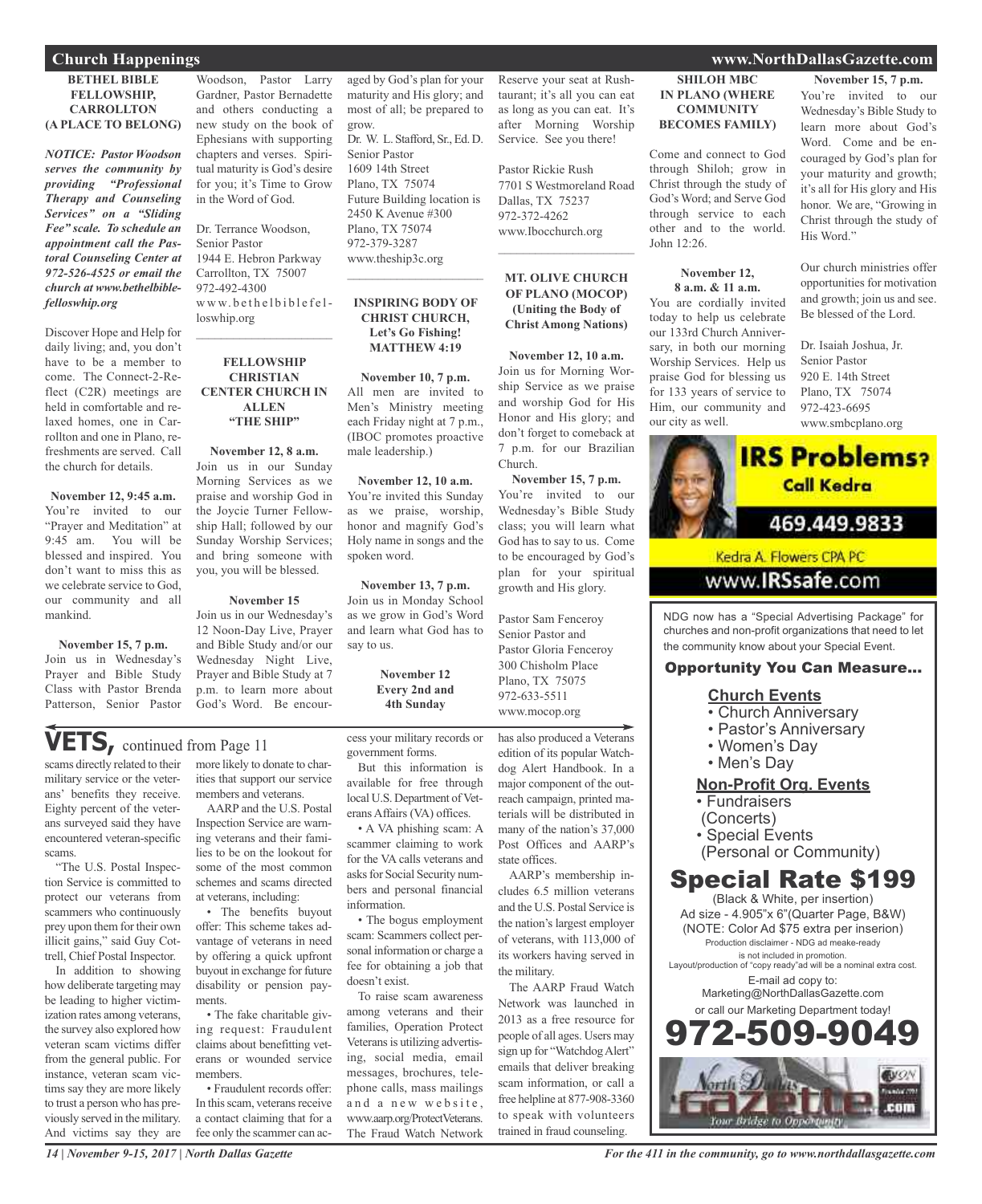# **Hearing God on the job**

case. God had given him a strategy to win his case su-

It made no sense to him, but he obeyed and God gave him victory in a very

Isaiah 48:17 tells us, "Thus says the LORD, your Redeemer, The Holy One of Israel: 'I am the LORD your God, Who teaches you to profit, who leads you by the

pernaturally.

unusual way.



*Send email to: businessoffice@ northdallasgazette.com to sign up for Sister Tarpley's weekly electronic newsletter.*

*"But God chose the foolish things of the world to shame the wise; God chose the weak things of the world to shame the strong"*

**1 Corinthians1:26-27**. God is rising up a new kind of workplace believer who is experiencing the power of God in their daily work life.

Emeka Nywankpa, was a barrister (lawyer) in Nigeria. Emeka spoke at a conference a few years ago on the subject of how the spiritual impacts the physical.

Emeka shared a story about arguing an important

Supreme Court case in his country. There were five points to argue in the case. The morning the trial began, he prayed with his wife and junior lawyers in his chambers.

During his prayer time, he sensed that the Holy Spirit was telling him, "Do not argue points one through four. Only argue point five."

Imagine making such a change just before you are to argue a case before the Supreme Court!

In the courtroom, Emeka announced that he wished to drop points one through four and only wished to argue point five.

The judge was shocked, but gave him permission to proceed. He argued point five and sat down.

The other attorney got up, and then for twelve minutes

# **BRIEFS**, continued from Page 8

the turkey to cooking up beloved side dishes. Complementary snacks and wine will be served at the event. Admission is free.

#### **Richardson**

The Richardson Police Department Crime Prevention Unit is hosting **Emerg e n c y Pr e p a r e d n e ss Training for Faith Based Organizations** on Saturday, Nov. 11 from 9 a.m. to 12 p.m. at First Baptist Church Richardson at 1001 N. Central Expressway, Richardson.

In light of recent mass shootings, the Richardson Police Department is offering the community (and specifically those who work or volunteer at a faith based organization) an opportunity to learn more about how to respond to active shooter situations and how to prevent another tragedy. Attendees are being asked to register online before attending.



302 Centennial Blvd Richardson, TX 75081 stumbled around trying to defend his position, unable to get a coherent word out.

Finally, he approached the bench and said, "Your Lordship, it is unfortunate that my learned friend has dropped the first four points. I wish to yield the case."

The other attorney had only prepared for the first four points. Emeka won the



*Sister Tarpley and Sister Oreler Murry after discussing the book, War Room.*

# **MT. OLIVE CHURCH OF PLANO** 300 Chishoim Pl. Plano, TX 75075 972-633-5511 Answers you need, Hope for today is waiting for you... . Sunday School for all ages 8:30 am · Sunday Morning Prayer  $9.30$  am · Sunday Service  $10:00$  am · Wednesday Night Service 7:00 pm Pastor Sam Fencercy Pastor Gloria Fenceroy www.mocop.org Radio Programs "Vision & Truth Live" "Truth Made Simple"

"Vision & Truth Live"<br>Call Pastor Sam<br>Every Sun, 9:00pm-10:00pm<br>KWRD 103.7 FM THE WORD



way you should go.'"

When is the last time you allowed God to give you a strategy to be successful in your work-life calling and bring glory to His name? This is His desire for you.

Pray to our Heavenly Father, worship Him this day. Declare that He is God and lift up His Holy name.

Praise Him above all on the earth and above every being in the heavens. He is the Almighty, all-powerful and all-knowing God.

He holds us in His wonderful hands and watches over us. Thank Him for shielding us and loving us.

Thank Him for His tender mercies and His firm chastisement of us.

God is the One who loves us more than any other. Thank Him for reminding us of whom He is and who we are.

Without God, we are nothing. With God we are forgiven, blessed, and victorious. Through the blood of Jesus, we are made righteous. We cannot thank God enough for saving our souls and carrying us through this life. In Jesus' name we should always bow before God giving Him all praise and glory.



www.smbcplano.org